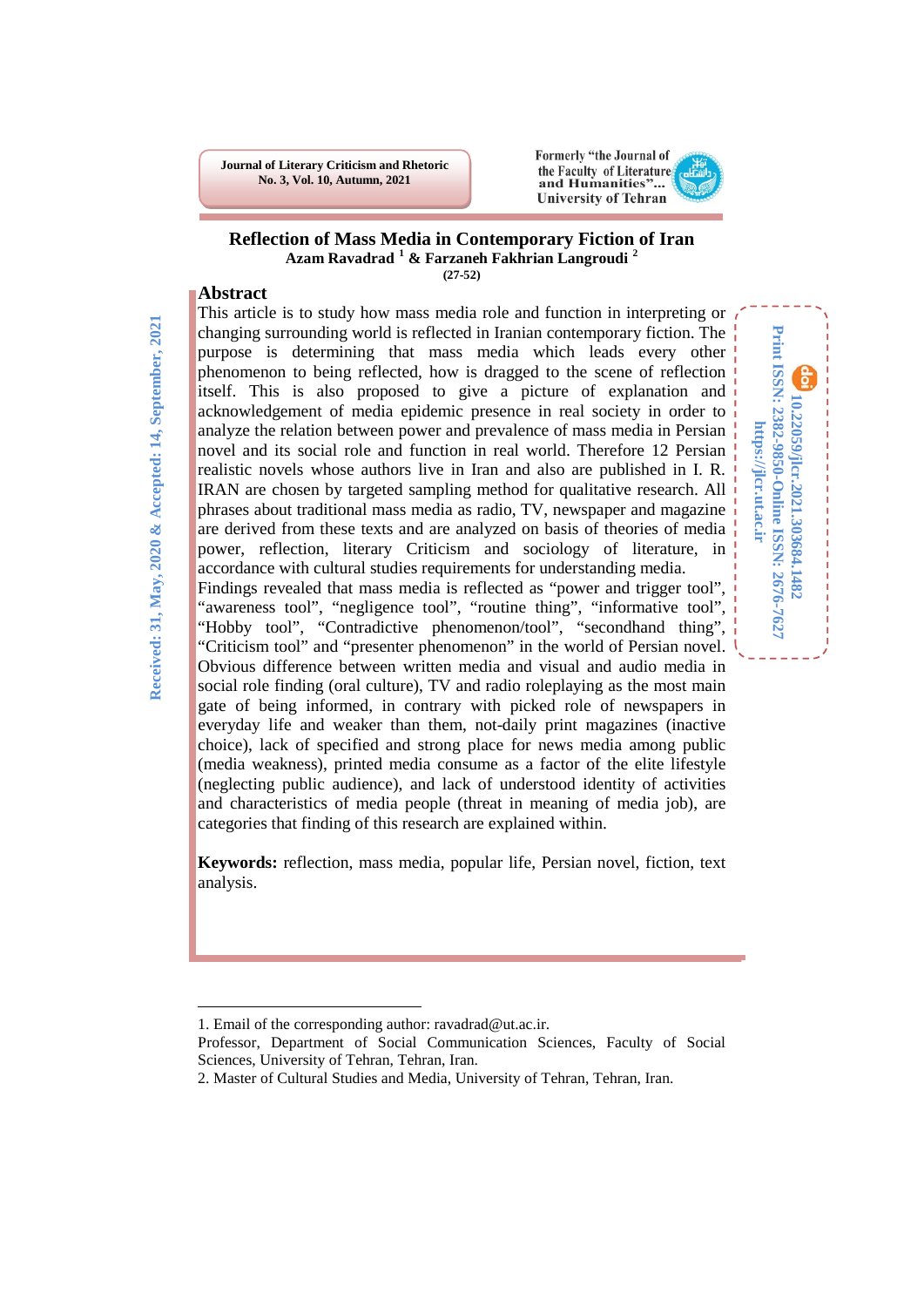#### **Social Semiotics of the Gypsy Novel by the Fire Based on Pierre Giro's Theory**/**28**

#### **1.Introduction**

This article is to study how mass media role and function in interpreting or changing surrounding world is reflected in Iranian contemporary fiction. The purpose is determining that mass media which leads every other phenomenon to being reflected, how is dragged to the scene of reflection itself. This is also proposed to give a picture of explanation and acknowledgement of media epidemic presence in real society in order to analyze the relation between power and prevalence of mass media in Persian novel and its social role and function in real world. Therefore 12 Persian realistic novels whose authors live in Iran and also are published in I. R. IRAN are chosen by targeted sampling method for qualitative research. These novels include Soraya in a Coma (Fasih: 1362), We Get Used to It (Pirzad: 1383), Journey to 270 Degrees (Dehghan: 1384), Piano Cafe (Jafari: 1386), Secret Association (Shakeri: 1386), Forgeness Angel (Ahmadi: 1387), BiVatan (Amirkhani: 1387), Dear Chameleon (Kateb: 1388), The Dead of the Green Garden (Bayrami: 1388), The Song of Ababil (PurVali Kalashtari: 1391), My Dear Husband (Kalhor: 1391) and Azar, Shahdokht, Parviz and others (Shirmohammadi: 1392). The novels are analyzed in the order of the first year of publication. All phrases about traditional mass media as radio, TV, newspaper and magazine are derived from these texts and are analyzed on basis of theories of media power, reflection, literary Criticism and sociology of literature, in accordance with cultural studies requirements for understanding media.

If we summarize the set of roles and functions that the media has played in each of the novels studied, a general comparison can be made between the topics and categories that show how the media is reflected in fiction. The most important role and function of the media is to be a tool of entertainment that is reflected in all 12 novels, and maps are a means of daily life and a means of information that is common in 11 novels. Next, the media is reflected as a tool of power and resistance in 7 novels. The media may be used to maintain and justify the ruling power or to resist and criticize the ruling power. The non-media use of media is also an interesting point in these novels. Where the media is not worth raising awareness and creating social cohesion, it becomes a second-hand object with which things can be packaged or surfaces can be cleaned. This kind of reflection of the media in the novels studied shows the insignificant importance of the print media and radio and television in people's daily lives. In addition to this general proposition, there is a clear difference in the comparison between print media coverage and audio-visual media in social mapping. In most of the analyzed novels, the main gateway to receiving information and gaining awareness has been television and radio. On the other hand, considering the lesser and more selective role and presence of newspapers in the daily life described in these novels and the lesser number of non-daily publications and magazines, it can be deduced that the use of this type of mass media has a definite place among the general public. And it is not strong.

In addition, the consumption of this type of media correspondence has not been the most appropriate and popular choice and has always been described as a component of the daily life of people with a higher level of thinking and livelihood than the general public. At the same time, audio-visual media in most of these novels is defined as an accessible tool that can be used in all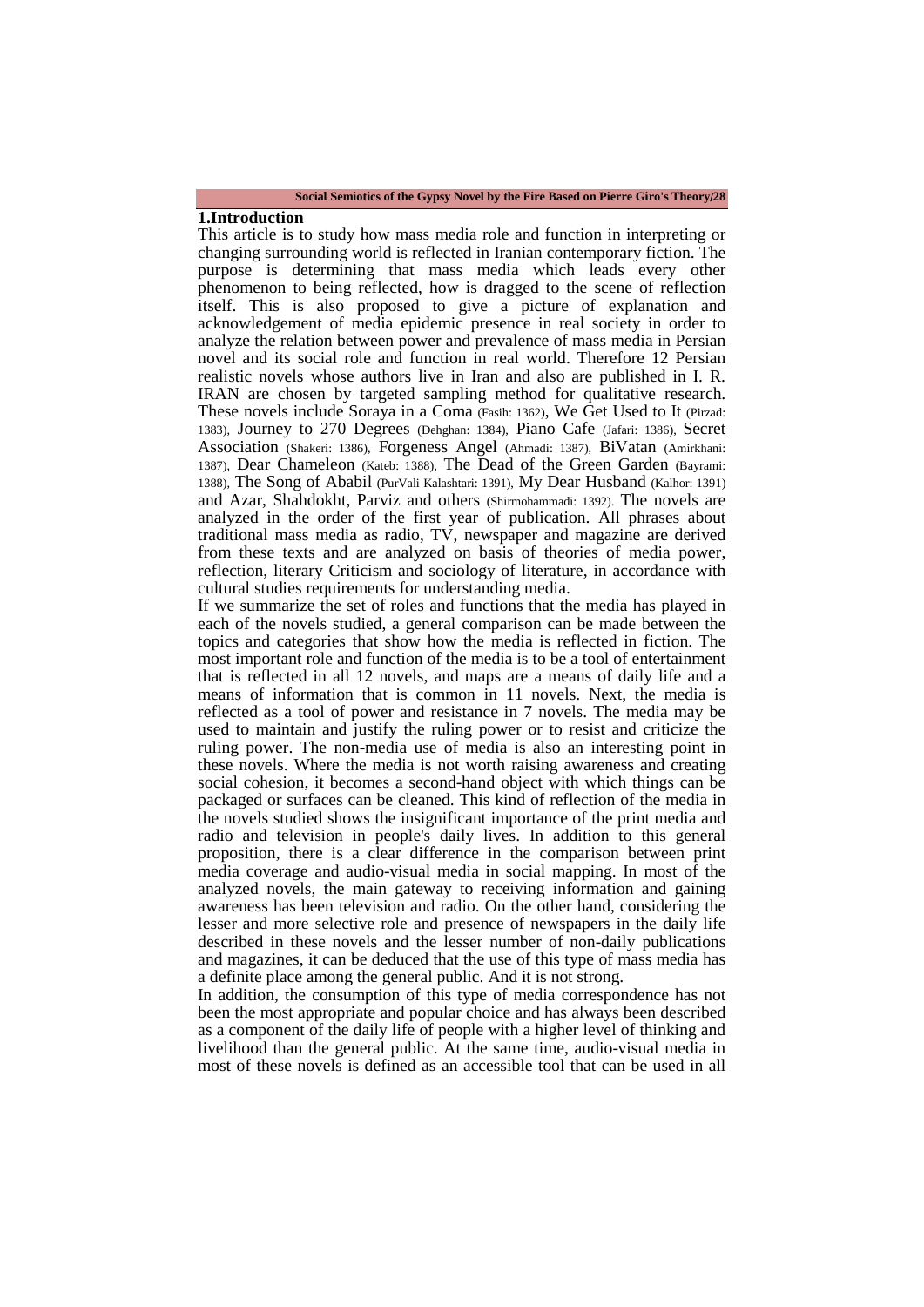#### **29**/ **Journal of Literary Criticism and Rhetoric No. 3, Vol. 10, Autumn, 2021**

places - from home to hotel and office - to gain awareness of the world around them. The image obtained from the role and position of the media in the Iranian realist novels studied in this study shows a part of the media atmosphere in Iran. The existence of television and radio in millions of Iranian homes and even shops, hospitals and offices, in the face of people's lack of acceptance of newspapers with tens of thousands of copies and in a few cases hundreds of thousands, outlines the movement and development of news media in Iran in the last three decades .In general, we can point to some general results based on how the role and function of the media are reflected in Iranian novels. First, there is a clear difference between print media and audio-visual media in social mapping, and oral culture prevails in this area. Second, the map of television and radio, as the main gateway to receiving information and gaining awareness, is much greater than the selected role of newspapers and non-daily magazines and magazines in daily life. This means inactive selection of radio and television due to their constant availability and lack of active selection of written newspapers and magazines, which must be planned and paid for. At the same time, this shows the lack of a clear and strong position for the communication media among the general public. It is clear that in Iranian society, due to the state and sovereignty of radio and television, their news and information are not comprehensive and include all social groups. Newspapers and periodicals, however, are more diverse in this regard. More people use radio and television and less use of print publications, indicating a lack of active use of the media and passive use of media that are easier to access without much effort. On the other hand, the consumption of newspapers and other written publications is reflected in these novels as a component of the lives of certain groups of people with a higher level of awareness, literacy and economic status. Finally, the third conclusion is that these novels reflect the precarious situation of media jobs and the lack of understanding of the activities and characteristics of media people in society .The reflection of the media in the novel shows the limited use of print media by the people, which are more diverse and submit to the state audio-visual media, which have a more limited and uniform approach, and many of the different views in society on various issues are absent. The theoretical achievement of this research is to show the possibility of knowing the society through the study of literature, which of course I try to complete in other ways due to the shortcomings of the reflection approach. The practical achievement of this research is the cognition that has been obtained from the relationship between the people and the traditional mass media of Iran through the study of the novel.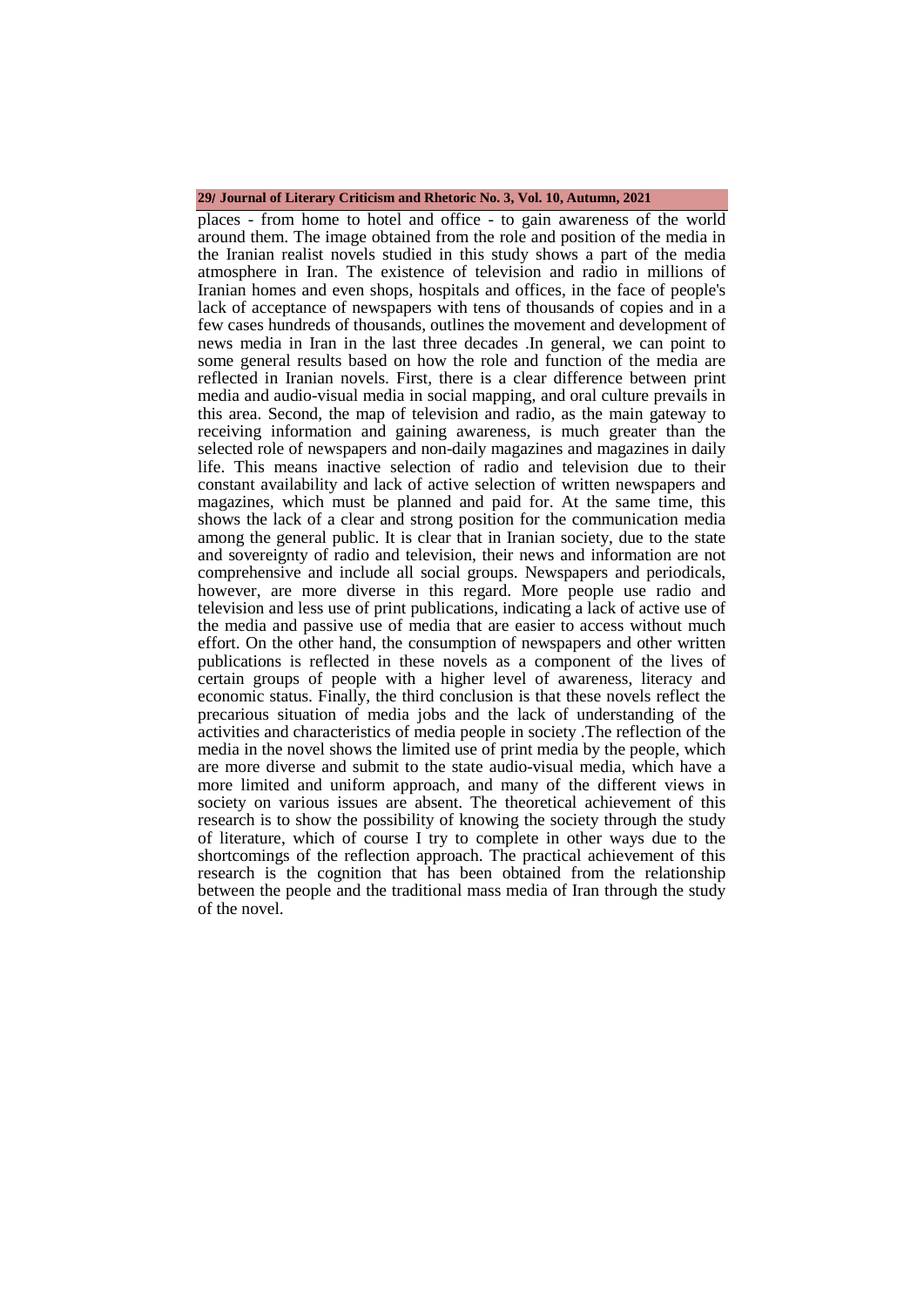/30 **بازتاب رسانههاي ارتباطجمعی در ادبیات داستانی معاصر ایران**

بازتاب رسانههای ارتباطجمعی در ادبیات داستانی معاصر ایران اعظم راودراد<sup>\</sup> استاد گروه علوم ارتباطات اجتماعی دانشکدۀ علوم اجتماعی دانشگاه تهران، تهران، ایران. فرزانه فخریان لنگرودی کارشناس ارشد مطالعات فرهنگی و رسان[ۀ](#page-3-0) دانشگاه تهران،تهران، ایران. تاریخ دریافت مقاله: 1399/03/11؛ تاریخ پذیرش مقاله: 1400/09/30 علمی ـپژوهشی

#### چکیده

مقالۀ حاضر با هدف مطالعۀ چگونگی بازتاب نقش و کارکرد رسانههای ارتبـاط جمعـی در تفسـیر یـا تغییـر جهـان پیرامون در متن ادبیات داستانی معاصر فارسی در ایران نوشته شدهاست. هدف این بوده که معلوم شود رسـانه کـه بازتابدهندۀ جامعه است، چگونه در رمان به صحنۀ بازتاب کشانده شدهاست. همچنـین ، سـعی شـده تصـویری از توصیف و تصدیق حضور همهگیر رسانههای ارتباطجمعی در اجتماع واقعی و ملموس، با تحلیل رمان ارائه شود، تا کارکرد و نقش اجتماعی رسانه در دنیای واقعی را بر اساس قدرت و نفوذ رسانه در متن رمان فارسی معاصر ایـران بتوان تحلیل کرد. ازاینرو، 12 رمان واقعگرای معاصر فارسی که هم در جمهوری اسلامی ایران منتشر شـده انـد و هم نویسندگان آن ساکن ایران هستند، با روش انتخاب هدفمند نمونه برای تحلیل کیفـی انتخـاب شـدند. سـپس همۀ عبارات مربوط به رسانههای خبری سنّتی، یعنی رادیو، تلویزیون، روزنامه و مجله، از این متون استخراج شد و روی محتوا و معنا و نیز ساختار آنها بر مبنای نظریات نقد ادبی و جامعهشناسـی ادبیـات مطالعـه شـد . سـرانجام، یافتهها حاکی از تصویر شدن رسانه بهعنوان وسیلۀ ضروری در زندگی روزمره، ابزار اطلاعرسانی، ابزار سـرگرم ی و ابزار قدرت و مقاومت و نیز ابزار آگاهیبخش و نقد در جهان رمان فارسی بودهاست. تفاوت آشکار بین رسانههـای مکتوب و رسانههای شنیداری و دیداری در نقشیابی اجتماعی و تأکید بر فرهنگ شفاهی، نقشپذیری تلویزیون و رادیو بهعنوان اصلیترین دروازۀ دریافت اطلاعات و کسب آگاهی، در مقابل نقش گزینششدۀ روزنامـه در زنـدگی روزمره، و از آن کمرنگتر نشریات و مجلات غیرروزانه که نشاندهندۀ انتخاب غیرفعـال مخاطـب اسـت، ضـعف رسانهای و نبودِ جایگاه مشخص و مستحکم برای رسانههای ارتباطجمعی در میان عموم مردم، مصـرف مکتوبـات رسانهای بهمثابۀ مؤلفۀ زندگی خواص و بیتوجهی به مخاطب عام، و نبودِ درک متناسب از فعالیت و ویژگـی هـای اهالی رسانه در فضای جامعه، نتایجی هستند که از تحلیل رمانها به دست آمدهاست.

**واژههای کلیدی:** بازتاب، رسانۀ ارتباطجمعی، زندگی روزمره، رمان فارسی، ادبیات داستانی، تحلیل متن.

### .1 مقدمه

ادبیات، بهویژه ادبیات داستانی و در کانون توجه آن، رمان، آینۀ زندگی اجتماعی، فرهنگی و سیاسی هر جامعهای است. تحلیل ادبیات میتواند به شناسایی عناصر فرهنگی اجتماعی مختلفی، مثل رسانه در یک جامعۀ انسانی منجر شـود . نقشـی کـه نویسـند ۀ یـک رمـان معاصر، خودآگاه یا ناخودآگاه، به خود رسانههای جمعی میدهد، جایگاه رسانه در فرهنـگ عامه را نشان میدهد. نگاه این پژوهش به متن ادبی برای شناخت رسانه معطـوف اسـت؛ چراکه سادگی خوانش خود این متن و گستردگی مخاطبان آن، تصویر قابلفهمی از نقش

<span id="page-3-0"></span>ravadrad@ut.ac.ir :مسئول نویسندة رایانامۀ .1

**.**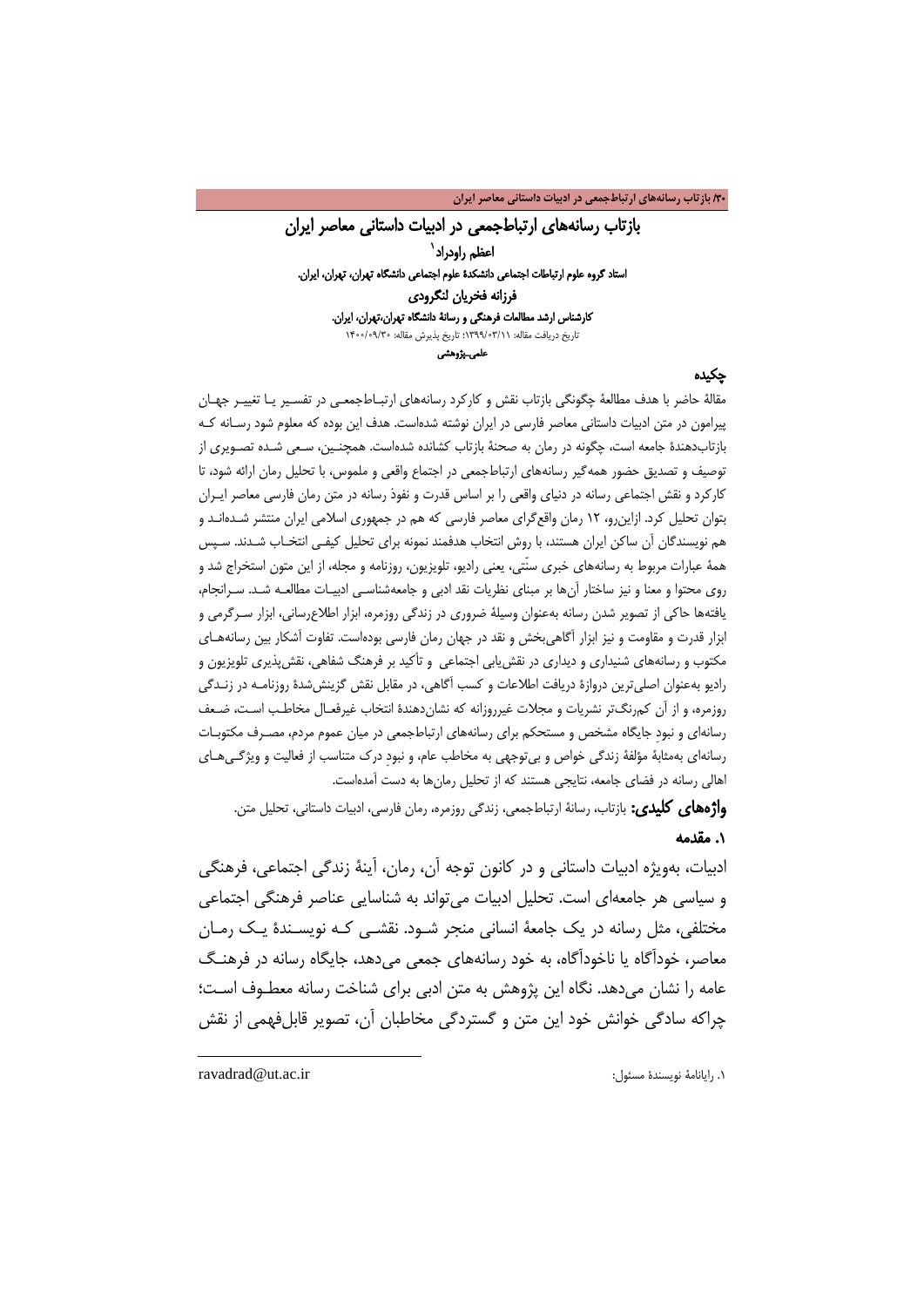# ه م**شامه تقداد بی و بلاغت** سال ۱۰، شماره ۳، پاییز ۳۱/۱۴۰۰<br>په

رسانه در زندگی روزمره به مردم جامعه ارائه میدهد. از طرف دیگر، پیشرفت هر جامعهای در گرو شناخت وضعیت امروز و پیچیدگیهای آن است. ادبیـات بـه منزلـ ۀ حـوزه ای کـه همین پیچیدگیها را به شیوهای کاملاً خاص بازمیتاباند، منبعی بسـیار غنـی بـرای فهـم مسائل فرهنگی و اجتماعی است. لذا پژوهش دربارۀ ادبیات، عبارت است از پژوهش دربارۀ فرهنگ و شناخت سازوکارهای پیچیدهاش (ر.ک؛ پاینده، ۱۳۸۸: ۱۴۴). به عقیدۀ پاینــده، رمــان بهجای مشارکت، مشاهده میکند و بهجای ساختآفرینی، به همسـطح سـاز ی مـی پـردازد (ر.ک؛ همان، :1392 91). زرافا نیز اذعان دارد که رماننویس عمداً تیشه به ریشۀ ذهنیتگرایی میزند تا صرفاً ظاهر افراد و اشیاء را ترسیم کند و بدین ترتیب، دنیا را یک پدیدۀ خالص و ساده و بدون هیچ نوع جزئیات تفصیلی مطرح کند(ر.ک؛ زرافا، :1386 67). بنابراین، مسئلۀ مـا در این مقاله، دو بُعد نظری و عملی دارد. در بُعد نظـر ی، بـه دنبـال نشـان دادن کـ ارآیی رویکرد بازتاب در جامعهشناسی هنر و ادبیات در شناخت بهتر جامعه هستیم. در بُعد عملی هم شناخت بهتر جامعه از منظر جایگاه و نقش رسانه در آن بـهعنـوان وضـعیت موجـود، میتواند به تلاش برای تغییر آن و رسیدن به وضعیت مطلوب منجر شود. 1ـ.1 پیشینۀ پژوهش

در حوزۀ ادبیات و رابطۀ آن با جامعه، پژوهشهای زیادی وجود دارد که در اینجا بـه چنـد مورد آنها اشاره میشود. در پژوهشی بـا عنـوان «بازنمـایی زنـدگی روزمـرۀ ایرانیــان در رمانهای برندۀ جایزۀ گلشیری» (ایمانی مرنی، 1390)، 9 رمان اولِ برگزیده در جایزۀ گلشیری، با استفاده از روش نقد درونی مورد تفسیر و تأمل قرار گرفتهاست. یافتههـا نشـان داد کـ ه زندگی روزمره، خلاف انگاشتهای رایج و پذیرفتهشده از آن، عرصهای اسـت متنـاقض و رازآلود که دوگانگیها و ناسازگاریهای فراوانی در آن برقرار است. در پژوهش دیگـر ، بـا عنوان «بازنمایی انسان شناختی تاریخ معاصر در رمان فارسـی» (حیـدری، ۱۳۸۷)، نشـان داده شدهاست که تاریخ روایتشده از خلال ادبیات میتواند بـه عنـوان جلـوه ای مـؤثر و کمتـر زنگارگرفته، واقعیت تاریخ را بازنماید. این گونه از روایت تـاریخ، ایـن ویژگـی را دارد کـه کمتر در دام تاریخی رسمی و فرمایشی قرار گیرد و نیز زندگانی مردمان عادی را که بیش از همه درگیر همین تاریخ هستند، بازگو کند. در واقع، از خلال همین بازنمایی اسـت کـ ه فرهنگ در حقیقیترین وجه خود بازنمود پیدا میکند.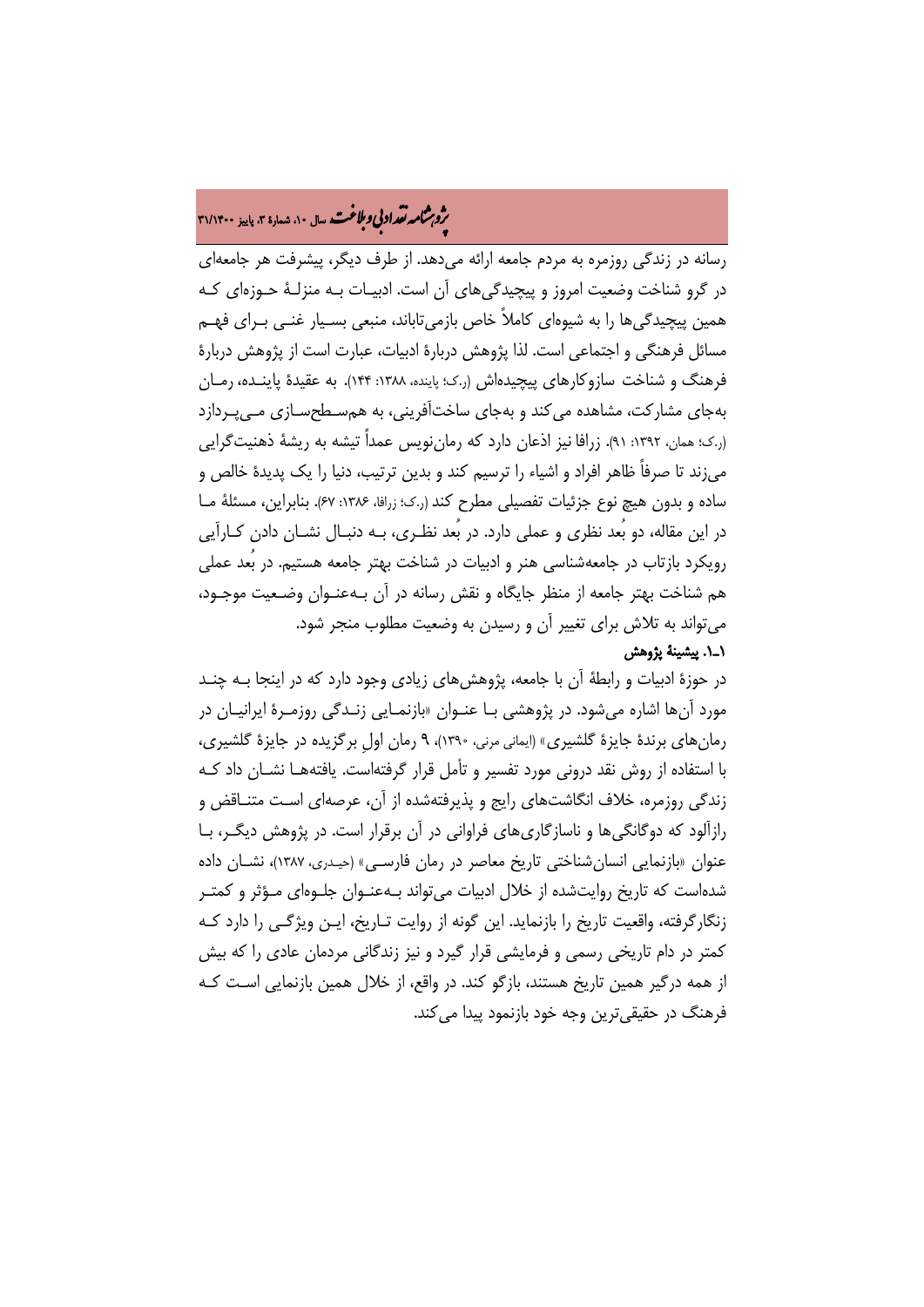### /32 **بازتاب رسانههاي ارتباطجمعی در ادبیات داستانی معاصر ایران**

در پژوهش دیگری با عنوان «بازنمایی روستا در ادبیات داستانی معاصر (1300ـ1356): تحلیل یک گفتمان» (فرهنگی، 1389)، از خلال تحلیل و تفسیر داستانهای روستایی ادبیات معاصر، نحوۀ بازنمایی روستا و یا به عبارت بهتر، ایماژهای برساختهشده از آن بـه وسـیلۀ «سیاستهای بازنمایی» مختلف، مطالعه شدهاست. در پژوهش «بازنمایی مفهوم دموکراسی در رمان فارسی معاصر در سالهای 1340 تا 1357 خورشیدی» (نوروزی، 1389)، چهار رمان «تنگسیر»، «همسایهها»، «شازدهاحتجاب» و «سووشون» مطالعه شدهاست و محقق بر اساس یافتههای پژوهش، بر اهمیت دادهکاوی از گذر متن رمان برای شناخت مفاهیم اجتماعی و فرهنگی جامعه تأکید کردهاست. در پژوهش دیگری با عنوان «بازنمایی مفهـوم عقلانیـت در ادبیات معاصر ایران با تکیه بر رمان (1330ـ1380)» (سپهری، 1388)، با تحلیـ ل 7 رمـان مطرح معاصر، نشان داده شدهاست که با در نظر گرفتن پیچیدگی بازنمایی جامعه در مـتن ادبی، میتوان با بهکارگیری روشهای کیفـی ، همچـون تأویـل مـتن و روش تفسـیری، سویههای پنهان متن را آشکار ساخت. مطالعۀ پژوهشهای پیشـین مـرتبط بـا ادبیـات و جامعه نشان داد پژوهشـی کـه بازتـاب رسـانه را در ادبیـات را نشـان دهـد، قـبلاً انجـام نشدهاست. از این منظر، پژوهش مبنای این مقاله، جدید و نوآورانه است.

### 1ـ.2 رویکرد بازتاب

در رابطۀ میان هنر و جامعه، معمولاً از دو رویکرد بازتاب در جامعهشناسی هنر و بازنمـا یی در مطالعات فرهنگی هنر سخن گفته میشود. در رویکرد بازتاب، به هنر بهعنوان سـند ی برای شناخت جامعه نگاه میشود. در این رویکرد، اعتقاد بـر ایـن اسـت کـه آثـار هنـری همچون آینهای جامعه را در خود به نمایش میگذارند. در رویکرد بازنمایی، به نقش هنـر در برساخت ابعاد مختلف جامعه از زاویهدید ایدئولوژیهای مسلط توجه میشود. به همین دلیل، در این رویکرد، شرایط واقعی اجتماعی مورد مطالعه قرار نمیگیرد، چون تصـور بـر این است که این شرایط بازتابی در هنر ندارند و هرچه هست، بازنمایی است. با توجـه بـه اینکه در این مقاله، هدف ما نشان دادن چگونگی بازتاب رسانههـا در رمـان هـا ی معاصـر است، تا نوع استفادۀ رسانهای مخاطبان به واسطۀ مطالعۀ رمان شناسـا یی شـود، رویکـ رد بازتاب با هدف این مقاله تناسب بیشتری دارد. همانطور که والت (1390) هم مـی گویـد ، بسیاری از جامعهشناسان و منتقدان ادبی، با علم به اینکه آثار فرهنگی در بستر اجتمـاعی تولید میشوند، معتقدند که رمانها را میتوان دادههای جامعـه شـناختی محسـوب کـرد و بهمنزلۀ شاخصی برای روابط و نگرشهای اجتماعی غالب بهکار برد. قراردادهای مرسـوم در رئالیسم ادبی و نیز اهداف صریحاً جامعهشناختیِ دستکم برخی از رماننویسان، دلایلی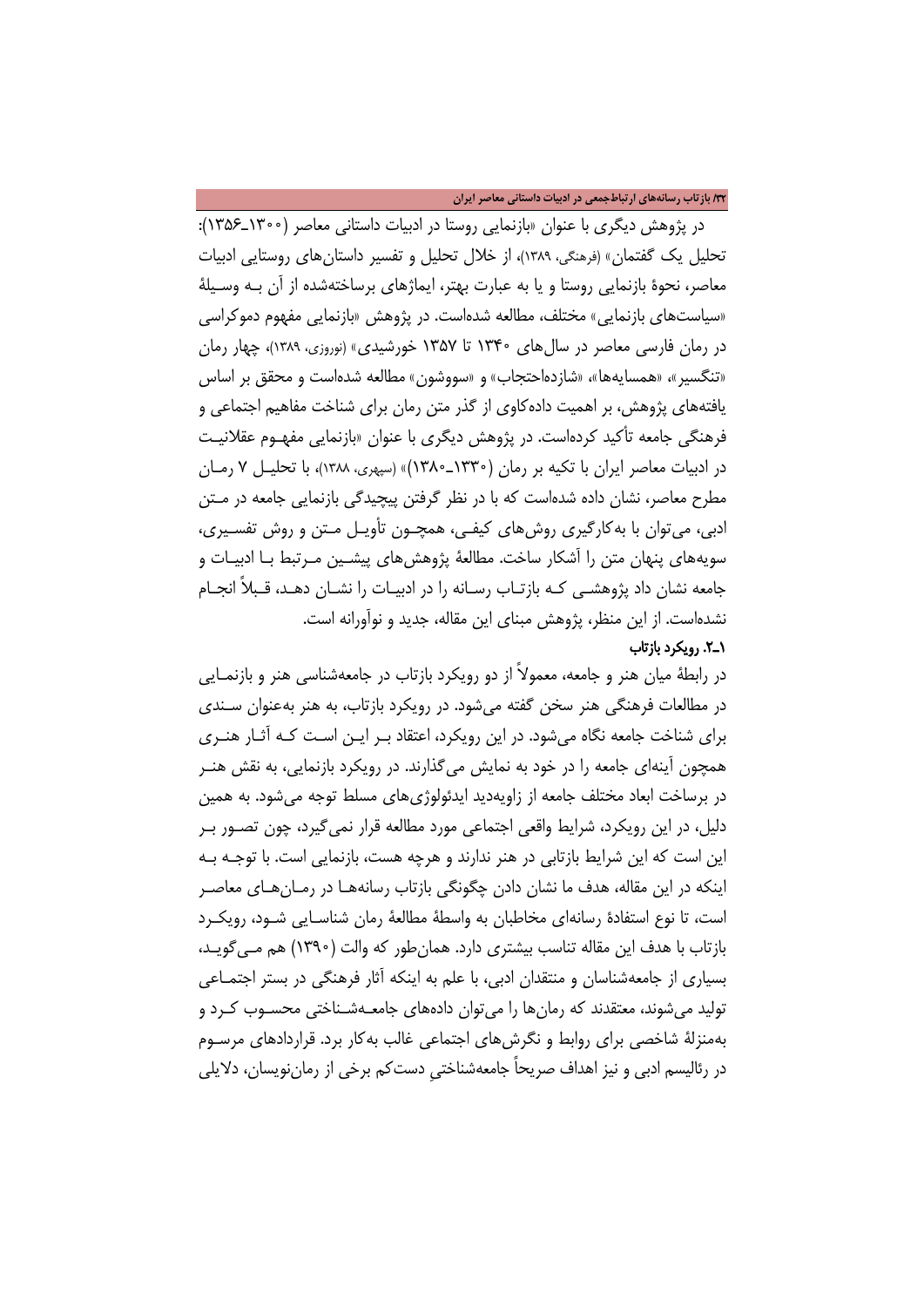# ه مشامه تقداد بی و ملاغت سال ۱۰، شماره ۳، پاییز ۳۳/۱۴۰۰<br>په

به دست میدهند تا رمانها را تصاویری از اوضاع و شرایط اجتماعی بینگـاریم. ویکتوریـ ا الکساندر معتقد است که «رویکرد بازتاب در جامعهشناسی هنر، مشتمل بر حوزهای گسترده از تحقیقات است که مبنی بر این عقیدۀ مشترک هستند که هنر آیینۀ جامعه است، یا هنر به واسطۀ جامعه مشروط شده یا تعیین مییابد» (الکساندر، :1390 55). او تأکید میکند که این رویکرد پیشینهای طولانی و قابلاحترام در جامعهشناسی دارد. البته همانطور که آینه تنها بخشی از واقعیت گزینششدۀ موردنظر را در چهارچوب قاب خویش بازمیتاباند، آثار هنری نیز بخشی از جامعه را به نمایش میگذارند. همچنین، همانطور که همـ ۀ آینـه هـا تخـت نیستند که شیئی بیرونی را دقیقاً همانطور که هست نشان دهند، آثار هنری نیز به تناسب تواناییها، ارزشها و معیارهای هنرمند ممکن است به میزانهای متفاوتی واقعیـت را بـه نمایش بگذارند، یا از آن انحراف حاصل کنند. بر اساس این تئوری، هنرها واقعیـت را بـه رمز برمیگردانند و آنچه را در جامعه وجود دارد، به صورتی نمادین و رمزگونه بـه نمـایش میگذارند. بنابراین، در این مقاله، از رویکرد بازتاب برای تبیین یافتهها و نشان دادن رابطۀ میان رمان و جامعه استفاده شدهاست.

### ۱ــ<sup>ـــ</sup>. روش پژوهش

منظور از «رمان رئالیستی معاصر» در این مقاله، رمانی است که واقعیتِ جامعه، و نه تخیل و فانتزی را منعکس میکند. همچنین، فقط رمـان هـایی احصاشـده کـه پـس از انقــلاب اسلامی ایران، در بازۀ زمانی 1357 تا 1392 نوشته و چاپ شدهاست و نویسـندگان آنهـا در مرزهای ایران زندگی و کار کرده باشند. علاوه بر این، فقط رمانهایی مدنظر است که داستان رئالیستی آنها نیز در جامعۀ معاصر ایران بگذرد. منظور از رسانه نیز در این مقالـه «رسانههای ارتباطجمعی سنّتی» و آن مفهومی است که در ذهن مردم عـادی از ایـن واژه متبادر میشود که عبارت است از روزنامه، مجله، رادیو، و تلویزیون. بنابراین، اشکال دیگر رسانه از سینما و کتاب تا تریبون و رسانههای نوین مجازی مدّنظر این پژوهش نبودهاست.

برای تحلیل متن رمانهای مورد تحلیل در این تحقیق که با روش انتخـاب هدفمنـدِ نمونه جمعآوری شدند، روش تحلیل محتوای کیفی انتخاب شدهاست. در تحلیل محتـوای کیفی، متن به شیوهای قاعدهمند و گامبهگام به واحدهای تحلیل تقسیم میشود و با دنبال کردن سؤال اصلی و مسئلۀ پژوهش، مقولهها بر اساس جنبههای نظری تکوین مییابند و از طریق حلقههای بازخورد و بازنگریهای لازم، تطابق مقولهها دربارۀ نظریه و شیوههای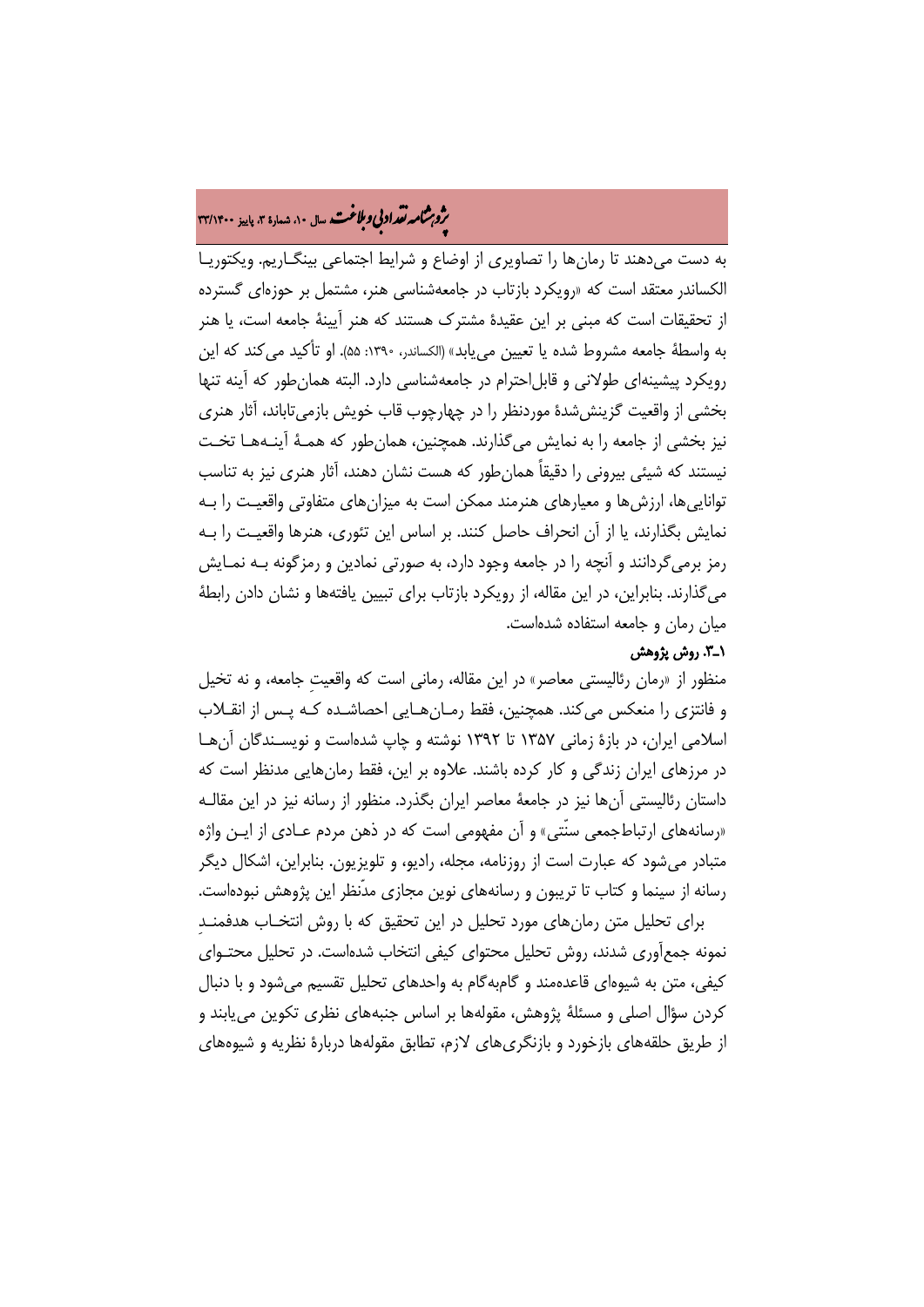/34 **بازتاب رسانههاي ارتباطجمعی در ادبیات داستانی معاصر ایران**

تحلیل، تضمین میشود (ر.ک؛ حریری، :1385 264). قدم اول در تحلیل محتوای کیفی، ساختن مقولهها به روشی استقرایی است. پس از آن که حداقلی از مقولهها شکل گرفـت، از ایـن مقولهها میتوان بهصورت قیاسی برای تحلیل بقیۀ متن استفاده کرد. در واقع، یک جریان رفتوبرگشت بین مقولههای استقرایی و مقولههای قیاسی وجود دارد. مقولـه هـا در روش تحلیل محتوای کیفی، از بررسی عمیق متن و یافتن شباهتهای بین محتواها و کنار هم قرار دادن آنها و انتخاب نام واحدی برای آنها به دست میآیند (ر.ک؛ کـوثری، ۱۳۸۷: ۱۹۷). بنابراین، به تصویر رسانه در رمانها در این پژوهش به دو صورت توجـه شـده اسـت . اول، جایی که رسانه وجود دارد و مصرف میشود؛ مثلاً روزنامهای خریده مـی شـود، کسـی بـه تماشای تلویزیون مینشیند، خبری از رادیو، شنیده و یا داستانکی از مجله خوانده میشود. دوم، جایی که پرداختن و مشغولیت به رسانه و کـار رسـانه ای شخصـیت داسـتان مطـرح است؛ مثل وقتی که یکی از شخصیتها روزنامهنگار باشد. برای انتخاب نمونـه هـای ایـن تحقیق، ابتدا اطلاعات دستاول حاصل از مطالعـهٔ رمـان هـا از یـک طـرف، و اطلاعـات دستدومِ حاصلِ گفتوگو با مطّلعان حوزۀ ادبیات و رمان به دست آمـد. مطّ لعـان کسـانی هستند که «مشغول» ادبیات داستانی امروز ایران، بهویژه در پایتخـت هسـتند کـ ه شـامل خبرنگاران، نویسندگان، منتقدان، روزنامهنگاران، ناشران و کتابفروشان میشود. بـه ایـن ترتیب، رمانهای مرتبط شناسایی شد. در مرحلۀ بعـد، بـر مبنـای نمونـه گیـری نظـری و هدفمند، تعداد 12 رمان رئالیستی انتخاب شد که تناسب بیشتری با موضوع تحقیق داشتند و بهوسیلۀ نویسندگان ایرانی در سالهای پس از انقلاب منتشـر شـد هانـد . ایـ ن رمـان هـا عبارتند از: *ثریا در اغما* (فصیح، ۱۳۶۲)، *عادت می کنیم* (پیـرزاد، ۱۳۸۳)، *سـفر بـه گـرای ۲۷۰* درجه (دهقـان، ۱۳۸۴)، *کافـه پيـانو* (جعفـري، ۱۳۸۶)، *انجمـن مخفـي (ش*ـاکري: ۱۳۸۶)، پـر*ي* فراموشی (احمدی، 1387)، بیوتن (امیرخانی، 1387)، آفتابپرست نازنین (کاتب، 1388)، مردگان باغ سبز (بایرامی، 1388)، آواز ابابیل (پورولی کلشتری، 1391)، <sup>و</sup> شوهر عزیز من (کلهر، 1391) و آذر، شهدخت، پرویز و دیگران (شـ یرمحمدی، 1392). رمانها به ترتیب اولین سال انتشار، در ادامه تحلیل شدهاند.

### 1ـ.4 بیان ی افتهها

در اینجا هر یک از 12 رمان منتخب این پژوهش بهترتیـ ب سـال معرفـ ی، و نقـش هـ ای حضور رسانه در بستر داستان آنها شناسایی و دسـتهبنـدی مـیشـود. در عـین حـال، خصوصیات کاراکتر رسانهای، تنها در بستر شغل آنها، در رمانهایی که چنین شخصـیتی داشتند، تشریح میشود.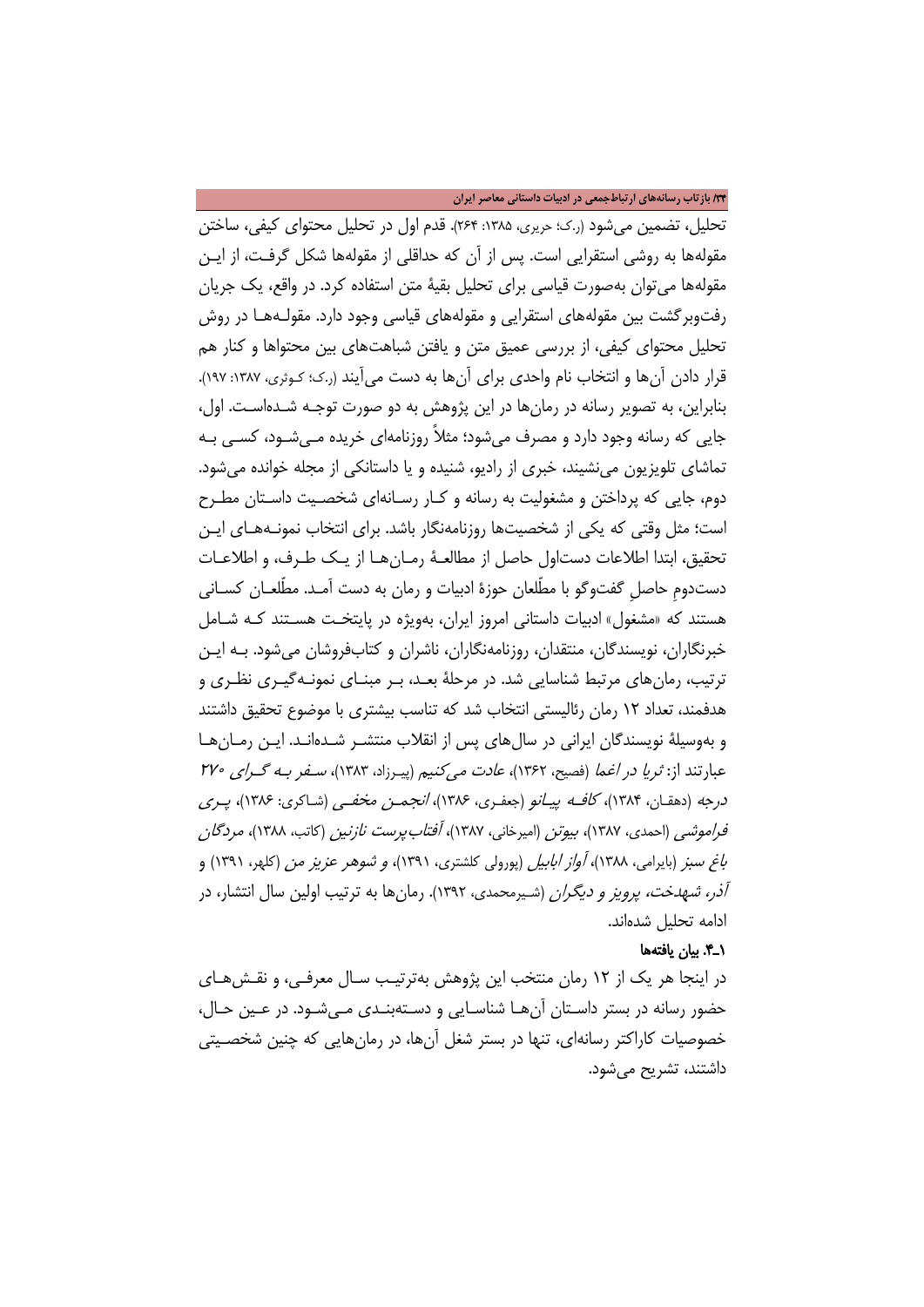ه مشامه تقداد بی و ملاغت سال ۱۰، شهاره ۳، پاییز ۳۵/۱۴۰۰<br>په

## .2 *ثریا در اغما*؛ اسماعیل فصیح (انتشارات ذهنآویز، چاپ اول ۱۳۶۲)

«جلال آریان» چهلوچندساله و کارمند شرکت نفت آبادان کـه بـه تـازگی سـ کتۀ قلبـی و بستری شدن در بیمارستان را از سر گذرانده، در آخرین روزهای پاییز 59 که فرودگاههای کشور بستهاست، عازم سفر سختی با اتوبوس و هواپیما به فرانسه میشـود ، تـا بتوانـد بـه وضعیت خواهرزادهاش ثریا رسیدگی کند. ثریا شوهرش را در انقلاب ایران از دسـت داده، به اصرار مادرش برای ادامۀ تحصیل به فرانسه رفته، در آنجا به علت تصادف با دوچرخـه به اغما رفتهاست. آریان در طول شبهای متمادی اقامت خود در فرانسـه ، بـا تعـدادی از دوستان قدیمی، ثروتمندانی که از ایران گریختهانـد و تیـپ هـای مختلـف روشـنفکران و نویسندگان ایرانی برخورد میکند و پابهپای فعالیتهایش، همواره شرایط ایـران و جنـگ تحمیلی را نیز دنبال میکند. در این میان، یک ماجرای قدیمی و عاشقانه نیز برای جـلال آریان جانی تازه میگیرد. در آخر، پزشکان با وجود تلاش بسیار نمیتوانند ثریـا را نجـات دهند. *ثریا در اغما* در کنار روایت از ایران، شرح مختصری از زندگی نهچنـدان بـهسـامان روشنفکران ایرانی در خارج از کشور نیز ارائه میدهد. این اثر را در زمـر ۀ برجسـته تـرین و پرفروشترین آثار اسماعیل فصیح و جهان رمان فارسی دانستهاند که تا امروز چند ناشر آن را به چاپ هفدهم رساندهاند. نحوۀ بازتاب رسانه در این رمان، در جدول شمارۀ 1 خلاصـه شدهاست:

| جدول شمارة ١: تريا در اغما (٣٧٠ صفحه)                                                     |                                     |
|-------------------------------------------------------------------------------------------|-------------------------------------|
| نمونههایی از مضامین                                                                       | نقش و کارکرد رسانه در رمان          |
| رادیو ترانزیستوری کوچکم را که دمِ دستم است، روشن میکنم. أن را روی یکی از ایستگاههای       | وسیلهٔ روزمرهٔ در فضای زندگی شخصیت  |
| انگلیسی که دارد اخبار و تفسیرهای پرتوپلای سیاسی پخش میکند میگذارم (صفحهٔ ۱۱۱)/ در         | داستان                              |
| یکی از کیوسکها با تعجب روزنامههای «کیهان»، «اطلاعات»، «میزان» و «انقلاب اسلامی» چاپ دو    |                                     |
| سهروز پیش را میان روزنامههای خارجی می بینم و یک «کیهان» که شمارهٔ تاریخ دو روز از بعد از  |                                     |
| حركتم از ايران را دارد، ميخرم.                                                            |                                     |
| روزنامهها و مجلات نوشتند که یکی از فیلمهای نادر پارسی در فستیوال نیویورک برنده شده (صفحهٔ | ابزار اطلاعرسانى و دريافت اطلاعات   |
| ۵۹/ ساعت نهونیم به اخبار ایران مخصوص هموطنان خارج از کشور که به وقت تهران در ساعت         |                                     |
| دوازده شب پخش میشود، گوش میکنم. اخبار فقط از جنگ تحمیلی ایران و عراق است (صفحهٔ           |                                     |
|                                                                                           |                                     |
| یک احمد قندی هم هست، با موهای روغنزده و کتوشلوار مخمل و فَکُل کراوات شیک ولی              | ابزار سرگرمی، بدون ماهیت اطلاعرسانی |
| اَجُق@جَق، که با رادیوضبط دستی مجهزی در گوشش به صدای آمریکا گوش میدهد (صفحهٔ ۷۶//         |                                     |
| از رادیو موسیقی نرم و شاد سرودهای نوئل پخش میشود (صفحهٔ ۱۷۹).                             |                                     |
| «میخواد به من پنجاههزار دلار بده، تا از رادیووطن یک پیام پخش کنم (صفحهٔ ۱۱۶).             | ابزار قدرت/ مخالفان                 |
| تمام رادیوها، حتی رادیوی فرانسه، طوری وانمود میکنند که اصلاً کار سادهای نیست، و نمیشود    | ابزار قدرت/ توجيه گر سياست دولتها   |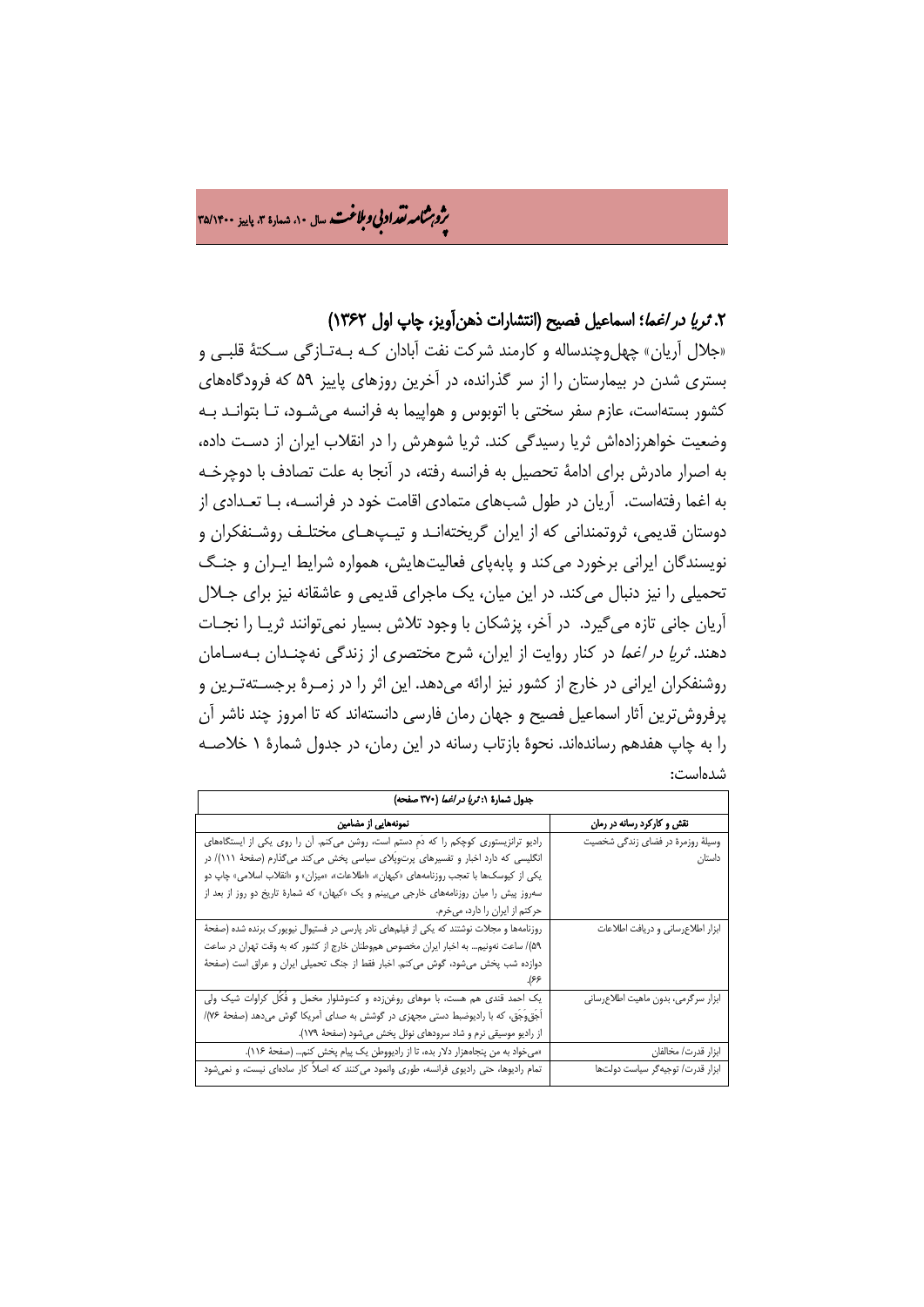/36 **بازتاب رسانههاي ارتباطجمعی در ادبیات داستانی معاصر ایران**

این پولها را همین طوری به ایران پس داد (صفحۀ 304).

رادیو و روزنامه در رمان *ثریا در اغما*، بهعنوان رسانههای مهـم در زنـدگی شخصـیت داستان و وسیلۀ کسب اطلاع او از جامعه نقش دارد. همچنین، رادیـو کارکردهـایی ماننـد سرگرمی، ابزار دست قدرت بودن و توجیه سیاست را هم در این رمـان دارد. زمـان بنـدی اخبار رادیو، روی برنامۀ زمانی روزمرۀ شخصیت اصلی داستان تـأثیر کلیـدی دارد. ورود و خروج او به هتل بر اساس زمان پخش اخبار و همین طور خرید روزنامه تنظیم مـی شـود. شخصیت اصلی از مسیر آگاهیبخشی و اطلاعرسانی رسانههای در دسترس خود، جهـان پیرامونش را هم ارزیابی میکند.

.3 عادت میکنیم؛ زویا پیرزاد (نشر مرکز، چاپ اول مرداد 1383)

«آرزو صارم» زن مطلقۀ موفقی که با دخترش «آیه» به صورت مستقل زندگی میکند، پس از فوت پدرش مجبور می شود مسئولیت بنگاه ملکی او را به عهـده بگیـرد، تـا عـلاوه بـر پرداخت بدهیهای او، از پس خرجهای اشرافی دخترش و «ماهمنیر» مـادرش برآیـد. آ یـ ه، دختر نوزدهسالۀ آرزو، سودای رفتن به فرانسه، نزد پـدرش، «حمیـد» را دارد کـه پســرخالۀ مادرش نیز هست و همیشه از مادرش بـرای توقعـات بـرآوردهنشـدهاش ایـراد مـی5یـرد. ماهمنیر، مادر آرزو، زنی اشرافیمآب و اهل برپایی مهمانیهـای دوره ای اسـت کـه اصـلاً توجهی به دخترش ندارد. فقط شیرین، دوست مجرد و همکـار آرزو ، هـوای او را دارد کـه وقتی «سهراب زرجو»، یکی از مشتریان بنگاه را مناسب آرزو میبیند، سعی میکنـد آن دو را به هم نزدیک کند. سهراب زرجو که رشتۀ پزشکی را در خارج از کشور رها کردهاست و سراغ شغل اجدادی خود، یعنی واردات قفل و کلید رفته، به آرزو علاقه نشـان مـی دهـد و قصد ازدواج با او را دارد. آرزو نیز به وی علاقهمند میشـود و بـرخلاف نظـر اطرافیـانش ، میخواهد به همسری سهراب دربیاید. ماهمنیر که برای دخترش آرزو، بهاصـطلاح مـادری نکرده، برای نوهاش کاسۀ داغتر از آش است. آیه هرچه بخواهد به دست میآورد و آنقدر نازکنارنجی است که نه دست به سیاهوسفید میزند و نه تحمل شنیدن پاسخ منفی دارد. آیه در وبلاگ شخصی خود، از محدودیتهایی مینویسد و گله میکنـد کـه آرزو بـرایش ایجاد می کند. آیه فکر می کند مادر به خاطر او نباید از پدرش جدا می شد و انتظار دارد بـه خاطر او، با مرد دیگری ازدواج نکند. نحوۀ بازتاب رسانه در این رمان در جـدول شـمار ۀ 2 خلاصه شدهاست: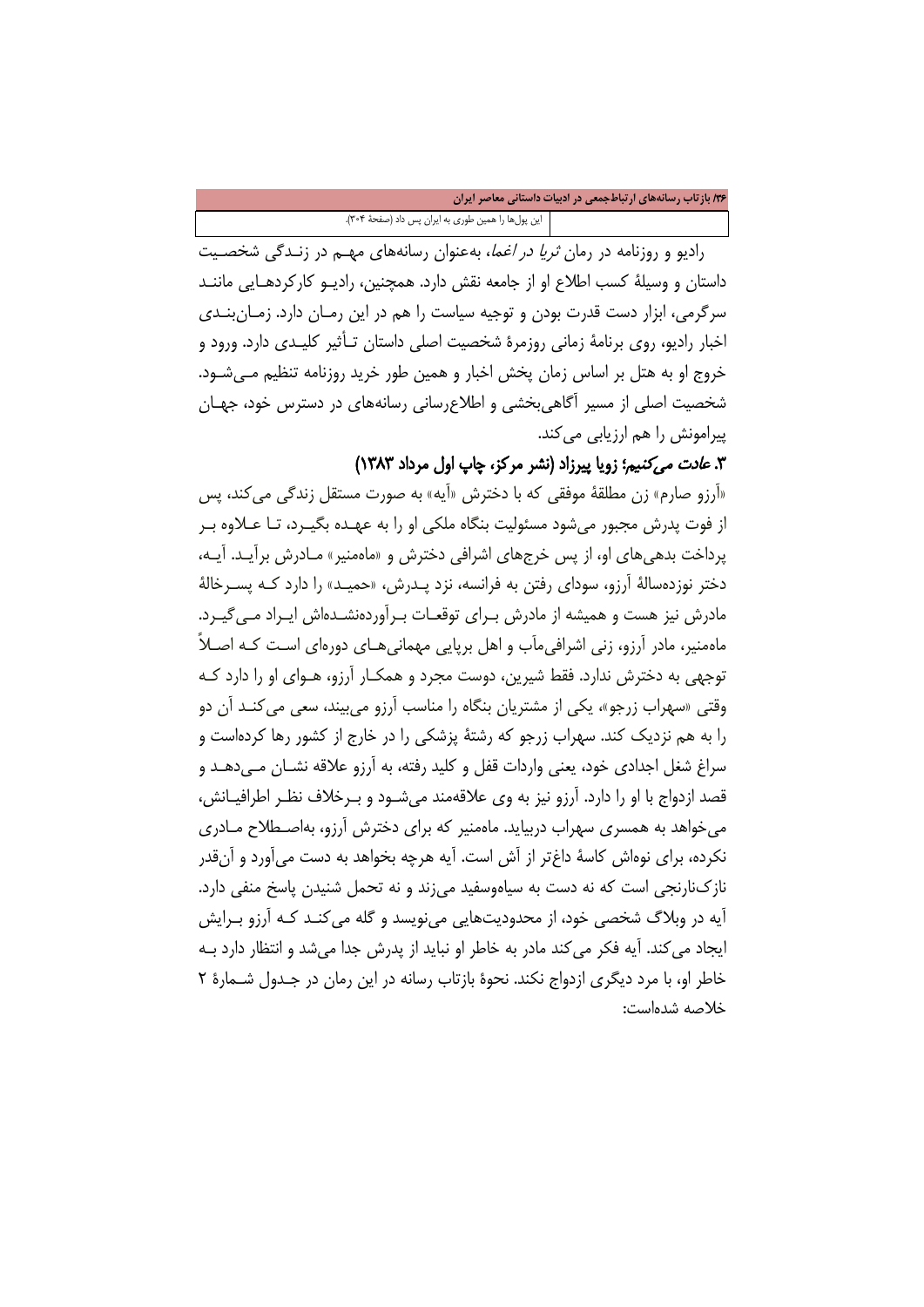# ه م**شامه تقداد بی و بلاغت** سال ۱۰، شماره ۳، پاییز ۳۷/۱۴۰۰<br>په

| جدول شمارة ٢: عادت مى كنيم (٢۶۶ صفحه)                                      |                                     |
|----------------------------------------------------------------------------|-------------------------------------|
| نمونههایی از مضامین                                                        | نقش و کارکرد رسانه در رمان          |
| ماهمنیر که داشت مجله ورق میزد، سر بلند کرد، زَل زد به شوهر… ماهمنیر مجلهٔ  | وسیلهٔ روزمره در فضای زندگی شخصیت   |
| تزئينات داخلي را انداخت روى ميز (صفحة ۵۸) / بچه كه بود جمعهها با راديو     | داستان                              |
| ترانزیستوری کوچک می رفت توی ماشین می نشست و با دستمال بادقت همه جا         |                                     |
| را پاک می کرد (صفحهٔ ۱۱۲) / شیرین مجله ورق میزد و اَرزو شقیقهها را میمالید |                                     |
| (صفحهٔ ۱۱۸).                                                               |                                     |
| تروفرز سبزى را لاى روزنامه پيچيد و با نخ نايلون بست (صفحة ۴۳) / جاى        | استفادة غيررسانهاى                  |
| هفت هشت شیشهٔ شکسته، روزنامه و مقوا چسبانده بودند (صفحهٔ ۷۵) / بستهٔ       |                                     |
| بزرگی بود پیچیده لای کاغذ روزنامه (صفحهٔ ۹۲).                              |                                     |
| آیه زد زیر خنده: شما دو تا جز آگهیهای فروش و اجارهٔ ملک، بقیه صفحههای      | ابزار اطلاعرسانى و دريافت اطلاعات   |
| روزنامه را هم ورق بزنيد (صفحة ٤٩) / از راديوى همسايه سرود قبل از اخبار     |                                     |
| پخش میشد (صفحهٔ ۱۸۷).                                                      |                                     |
| از جلوی سه در بسته گذشت. اتاق تلویزیون، اتاق زمان دختری خودش و اتاق کار    | ابزار سرگرمی، بدون ماهیت اطلاعرسانی |
| يدر (صفحة ۵۸).                                                             |                                     |

مجله و رادیو در عادت میکنیم، ابزاری روزمره و برای گذران اوقات است و تلویزیون نیز جز برای سرگرمی توصیف نمیشود. در این اثر، روزنامـه عمومـاً جایگـاه یـک شـیء دستدوم را دارد و برای دریافت اطلاعات از رسانه بهنـدرت از روزنامـه و رادیـو اسـتفاده شدهاست.

## .4 سفر به گرای 270 درجه؛ احمد دهقان (سورۀ مهر، چاپ اول 1384)

«ناصر» جوان، محصلی است که در حال گذراندن امتحانات است و قبلاً بارها داوطلبانه در مناطق جنگی حضور داشتهاست و خاطراتی از آن روزها را همواره با خود مرور میکند. او ظاهراً برخلاف میل خود و بیشتر به اصرار پدر و مادرش، جبهه را ترک کرده تا درسش را بخواند. ناصر درس میخواند و برای امتحانات آماده میشود، اما دلش جای دیگر است. در اوقات فراغتش به خانۀ دوستانی میرود که در زمان حضور در منـاطق جنگـی بـا هـم بودهاند. اینکه متوجه میشود آنها دوباره به مناطق جنگی برگشتهاند، بیشتر باعث دلتنگی او میشود. وضع اقتصادی خانوادۀ ناصر مناسب نیسـت و پـدر پیـرش کـارگر سـادۀ یـک کارخانه است. ناصر فرزند بزرگ خانواده است و غیر از خود، یک برادر به نام «مصطفی» و یک خواهر کوچک به نام «رؤیا» دارد. مـادرش نیـز همـواره بـه او رسـیدگی مـی کنـد تـا امتحانات خود را با موفقیت به پایان برساند. پدر با رفتن او به مناطق جنگی مخالف اسـت و معتقد است همه که نباید به جنـگ برونـد و بجنگنـد. مملکـت در آینـده آدم هـایی بـا شغلهای دیگر هم نیاز دارد. او اصرار دارد ناصر درس بخوانـد و دکتـر شـود. البتـه ایـن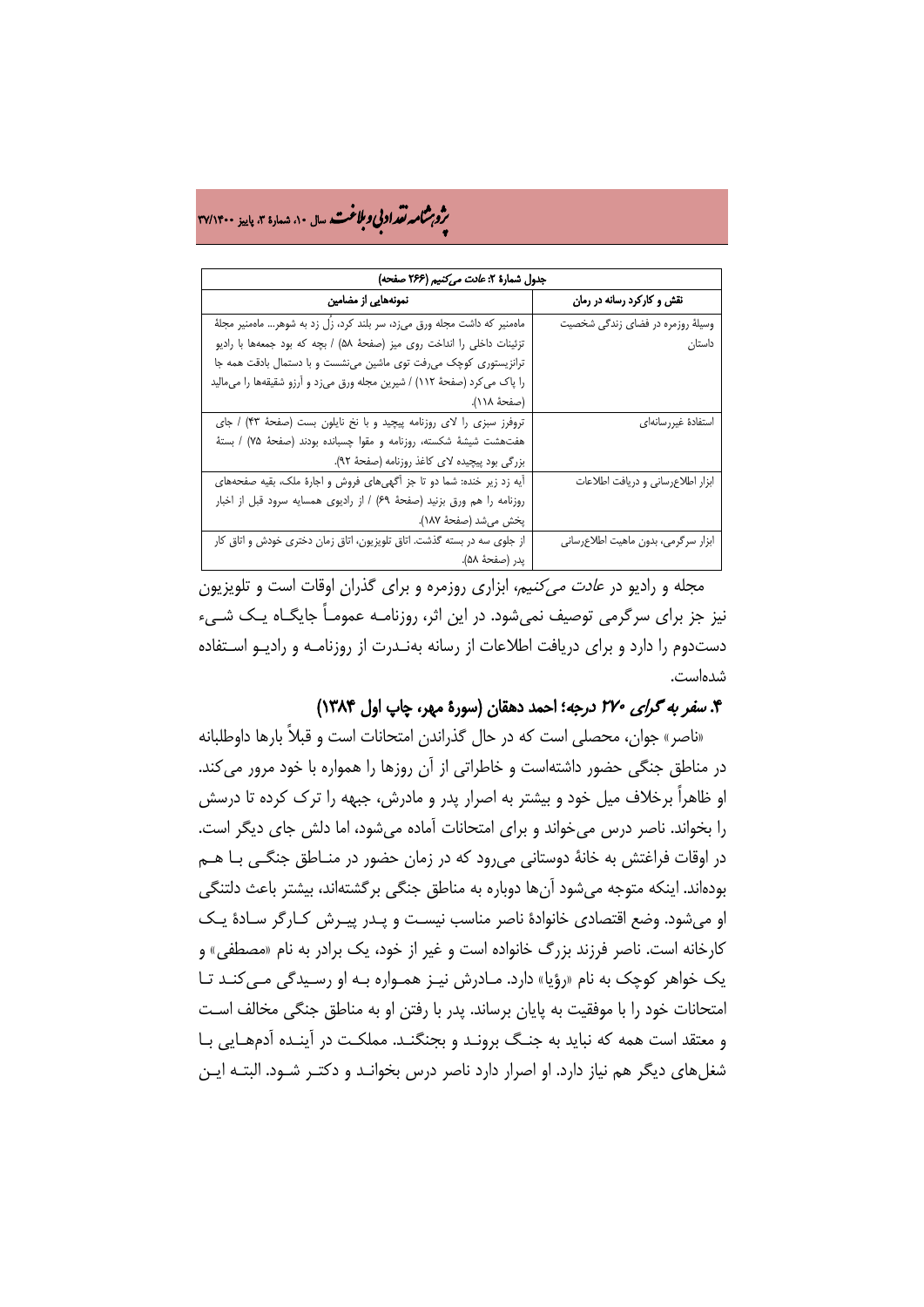/38 **بازتاب رسانههاي ارتباطجمعی در ادبیات داستانی معاصر ایران**

حرفهای پدر نوعی بهانه است. او نمیخواهد در دوران پیری، فرزنـد ارشـد خـانواده را از جمع پنجنفرۀ خانوادۀ خود دور ببیند. ناصر درصدد این است کـه حـرف دلـش را بـه پـدر بگوید. حتّی یک بار از مادرش کمک میگیرد، اما پدر برخورد خوبی نمیکند. ناصـر چنـد روز دیگر سکوت می *ک*ند، تا اینکه با آمدن «علی» ـ یکی از همرزمانش ـ به خانهٔ آنهـا و فهمیدن زمان عملیات، دوباره به جبهه برمی گردد. نحوۀ بازتاب رسـانه در ایـن رمـان، در جدول شمارۀ 3 خلاصه شدهاست. تشریح زندگی روزمره و روابط و مشغولیت معمول یـک خانوادۀ طبقۀ متوسط در دهۀ 60 در این رمان، فضای ملموسـی بـرای تحلیـل اسـتفاده و نقش رسانه ارائه میدهد. اما در این رمان هیچ نشانی از روزنامه و مجله و نیـ ز اسـتفاده از آن از سوی شخصیتها وجود ندارد. در فضای زندگی خـانوادگی، تلویزیـون و در فضـای جبهه، رادیو، تنها ابزار رسانهای ارتباط با رویدادها و شرایط جامعه است:

| جدول شمارة ٣: <i>سفر به گرای ٢٧٠ درجه</i> (٢٢٣ صفحه)                              |                                       |
|-----------------------------------------------------------------------------------|---------------------------------------|
| نمونههایی از مضامین                                                               | نقش و کارکرد رسانه در رمان            |
| مصطفى كانال تلويزيون را مى چرخاند. تصنيف مى خوانند (صفحة ٢٣)/ چند بار             | وسیلهٔ روزمره در فضای زندگی شخصیت     |
| زیرچشمی نگاهم می کند، ولی از ترس اینکه سَرِ صحبت را باهام باز کند، خودم را        | داستان                                |
| چهاردانگ مشغول گوش دادن به اخبار راديو نشان ميدهم (صفحهٔ ٢١٧).                    |                                       |
| مجری تلویزیون میگوید: ستاد بسیج اقتصادی اعلام کرد: کوپن . پدر و مادر تمام         | ابزار اطلاعرسانی و دریافت اطلاعات     |
| حواسشان می رود پی تلویزیون (صفحهٔ ۱۴)/ رسول تند از میان نخلها میآید. فریادزنان    |                                       |
| رادیو میگوید: رادیو هم داره میگه. دیگه همه فهمیدن که حمله شده، همه فهمیدن که      |                                       |
| ما داریم می ریم حمله (صفحهٔ ٨٨)/ تو چادر دراز كشيدهايم. منتظريم اخبار راديو شروع  |                                       |
| شود (صفحهٔ ۲۱۶).                                                                  |                                       |
| تکیه میدهد به دیوار، کَندهٔ زانویش را بغل میگیرد و تلویزیون تماشا میکند. تلویزیون | ابزار سرگرمی، بدون ماهیت اطلاعرسانی   |
| سیرک چینی نشان میدهد (صفحهٔ ۱۹)/ رؤیا سرش را رو زانوی مادر گذاشته و به            |                                       |
| تلويزيون خيره است (صفحهٔ ۱۸).                                                     |                                       |
| صدای تلویزیون بلند است. مارش حمله پخش می کند و اطلاعیهٔ اعزام به جبهه را          | ابزار قدرت/ در جهت تهييج مردم و توجيه |
| میخواند (صفحهٔ ۱۷)/ از پشت بلندگوها، گویندهٔ رادیو تهران توجه همه را به خود جلب   | سياست دولتها                          |
| می کند و خبرهای حمله را میدهد (صفحهٔ ۹۵)/ گویندهٔ رادیو با هیجان متنی حماسی را    |                                       |
| می خواند صدای رادیو می آید که گویندهٔ آن رجز می خواند و تعداد هواپیماهای          |                                       |
| ساقط شدة دشمن را اعلام مي كند (صفحة ٩٢).                                          |                                       |

## .5 کافه پیانو: فرهاد جعفری (نشر چشمه، چاپ اول زمستان 1386)

راوی داستان، نویسنده و روزنامهنگاری است که شغل خود را رها کردهاست و حالا صاحب یک کافه به نام پیانو است. دختر هفتسالهاش «گل گیسو»، در کار ظـرفشـویی کمکـش میکند و حقوق میگیرد، و همسرش «پریسیما»، ترکش کردهاست. او این کافه را زده تا بتواند مهریۀ زنش را جور کند و در نهایت، آسودگی و آرامش بتواند کنار پنجـره کافـه اش بنشیند و به تربیت و رشد دخترش رسیدگی کند. راوی داستان، اگرچه در شرف جـدایی از همسرش است، نسبت به ورود زنی زیبا و لوند به نـام «صـفورا »، بـه زنـدگی اش مقاومـت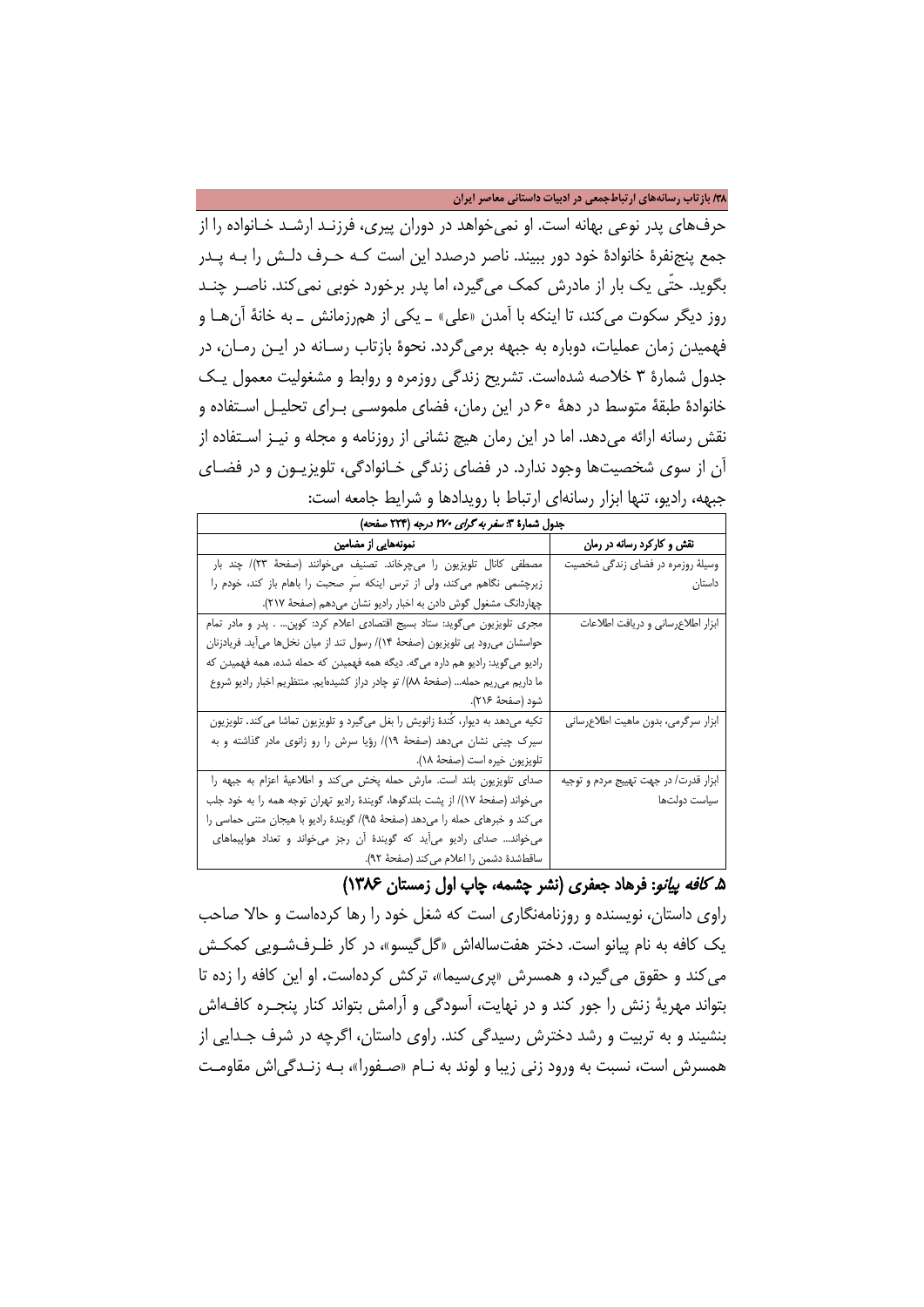# ه مشامه تقداد بی و ملاغت سال ۱۰، شهاره ۳، پاییز ۳۹/۱۴۰۰<br>په

میکند و به هیچ قیمتی حاضر نمیشود به همسرش خیانت کند. نحوۀ بازتـاب رسـانه در این رمان، در جدول شمارۀ 4 خلاصه شدهاست. پرداختن به رسانه در این رمان بـه سـبب انتخاب یک کافه بهعنوان فضای رخداد وقایع روزمره و حضور آدمهای مختلف در هر سن و شرایط و از هر قشر و طبقه، تصویر درخور توجهی از حضور رسانه در زندگی روزمرۀ دهۀ 80 ایران ارائه میدهد. ورود و خروج افراد متنوع بـه خـط اصـلی داسـتان، تنـوع و تکثـر معیشتها و مؤلفههای مشترک و متضادشان را به متن رمان وارد کردهاست:

| جدول شمارة ۴: <i>كافه پيانو (</i> ۲۶۴ صفحه)                                    |                                   |
|--------------------------------------------------------------------------------|-----------------------------------|
| نمونههایی از مضامین                                                            | نقش و کارکرد رسانه در رمان        |
| وقتی میرفتهام خانه، همیشه بِهِم گیر میدادهاست که روزنامهام را بیشتر از او دوست | وسیلهٔ روزمره در فضای زندگی شخصیت |
| دارم (صفحهٔ ۱۳۰)/ من و پریسیما پای تلویزیون نشسته بودیم که ناگهان پریسیما      | داستان                            |
| اشکش سرازیر شد گفت که یکدفعه دلش برای گلگیسو تنگ شده (صفحهٔ ۱۸۲)/              |                                   |
| همان طور که داشت سرسر کی و از سّر بی حوصلگی یک روزنامهٔ صبح محلی را ورق        |                                   |
| میزد، حرف هم میزد (صفحهٔ ۲۴۷).                                                 |                                   |
| من نشسته بودم روى كاناپه و داشتم ـ روزنامه مىخواندم (صفحهٔ ٢٠١)/ گفت براى      | ابزار اطلاعرساني و دريافت اطلاعات |
| خودم مي گويد. توي تلويزيون گفتهاند سرطان ريه مي گيرم (صفحهٔ ۱۴).               |                                   |
| اصلاً به ريخت و قيافهام ميخورد عشقٍ اين چرنديات باشم و پول بيزبانم را بدهم     | ابزار معرّف تفكر و ارتباطگر       |
| توی مجلهام از این مزخرفات چاپ کنم، تا همه بهم اشاره کنند و بگویند طرف خیلی     |                                   |
| چیز سرش می شود؟! گفتم من نمایندهٔ خوانندگانم. توی تحریریه هستم و اجازه         |                                   |
| نمی دهم هیچ چیزی که از سطح فهم خودم بالاتر باشد، توی مجلهام چاپ شود            |                                   |
| (صفحة ۴۰).                                                                     |                                   |
| یک اَدم امنیتی بود که یکوقتی با من و پریسیما مصاحبه کرده بود، تا بفهمد ما      | ابزار قدرت/ در کنترل مردم         |
| جاسوسی، چیزی هستیم یا نه! تا بعد بنویسد به جایی که از دید او ما می توانیم      |                                   |
| مجلهای برای خودمان داشته باشیم یا نه (صفحهٔ ٢۵۶).                              |                                   |

تجربۀ ناموفق راوی داستان کافه پیانو در روزنامهنگاری و ادارۀ مجلۀ خـودش، نـوعی ناامیدی نسبت به این حرفه در سالهای پایانی دهۀ 80 را القـا مـی کنـد. در عـین حـال ، گرایش او به ارتباط مستمر و بدون مانع با جامعه، از طریق راهاندازی یک کافه، بیانکنندۀ حس او نسبت بـه خصوصـیات شـغل رسـانه گـری اسـت: شـغلی کـه در آن همـواره بـا واقعیتهای جهان پیرامون درگیر است.

.6 انجمن مخفی: احمد شاکری ( مرکز اسناد انقلاباسلامی، چاپاول 1386)

«بهاءالدّین کمال» در یکی از حوزههای علمیۀ شهر تهران ساکن شدهاسـت و بـرا ی حـل مشکل پدرش «همایون» که مدیر مسئول یک روزنامه بود و به وسیلۀ نظام حاکم دستگیر شده، وارد بازخوانی وقایع گذشته میشود. این جوان با پیشینۀ خود و مشروطه آشنا نیست. وقایع رمان در جغرافیای تهران قدیم رخ میدهد و شخصیت اصلی این اثر تلاش دارد تـا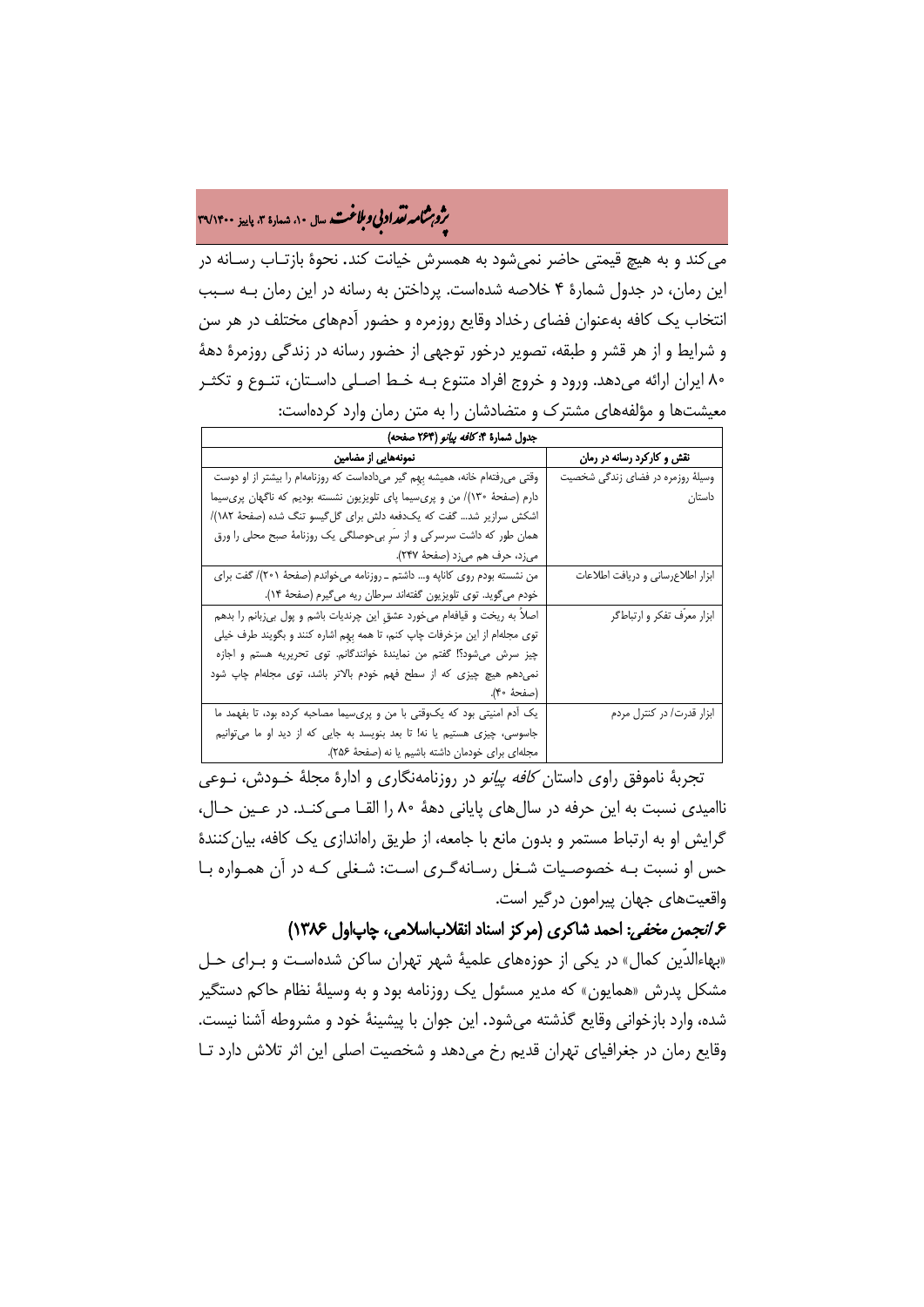/40 **بازتاب رسانههاي ارتباطجمعی در ادبیات داستانی معاصر ایران**

وقایع مشروطه و نقـش روحانیـت و شخصـیتهـایی چـون شـیخ فضـل|لله نـوری را بـا دیدگاههای متفاوت بازشناسی کند.

ا*نجمن مخفی* بهنوعی در بستر تاریخی پس از مشروطه اتفـاق مـی|فتـد و بـه نقـش انجمنهای مخفی در سیر جریانهای سیاسی مشروطه میپردازد. این رمان از سه داستان تشکیل شده که بهصورت موازی روایـت مـیشـوند. نویسـنده در ایـن رمـان، عـلاوه بـر داستانپردازی، به تاریخ، سیاست و مذهب پرداختهاست و به حوادث مهمی چـون جر یـ ان مشروطه، تحریم تنباکو و انجمنهای مخفی توجه کردهاست. در این اثر، سه نوع روایـت گنجانده شدهاست که روایت اول دربارۀ سلطنت احمدشاه، روایت دوم مقتل خـوانی واقعـۀ عاشورا و روایت سوم دربارۀ دوران مشروطه و ماجراهای منتهی به شهادت شیخ فضـل االله نوری است. *انجمن مخفی،* ماجرای نهضت مشروطه و ریخته شدن خون شـیخ فضـل|لله نوری با رأی دادگاه رسمی، تقابل در اندیشۀ سیاسیـ اسلامی ناب و التقـاطی را بـا بیـان داستانی ترسیم کردهاست. نحوۀ بازتاب رسانه در این رمان، در جـدول شـمار ۀ 5 خلاصـه شدهاست:

| جدول شمارة ۵ انجمن مخفى (٣٧٩ صفحه)                                                             |                             |
|------------------------------------------------------------------------------------------------|-----------------------------|
| نمونههایی از مضامین                                                                            | نقش و کارکرد رسانه در رمان  |
| آقاجان شمارهٔ آخر روزنامهٔ <i>یومیه</i> را برمیدارد میخواند؛ بهعادت؛ به امید آنکه عدلیه حکم به | وسیلهٔ روزمره در فضای زندگی |
| برائتش دهد. دیگر نمیخواند. فقط نگاه می کند! (صفحهٔ ۶)/ خاکستر سیگار همه جا هست؛                | شخصیت داستان                |
| روی روزنامههای نیمهباز، کاغذهای یادداشت، بریدهٔ جراید و نامههایی که مهرهای ارغوانی،            |                             |
| سرخ و سياه پاى آن را ممهور كردهاست (صفحة ١١٩).                                                 |                             |
| آیا این مرد همان نیست که آقاجان در روزنامهاش شرحی از تظلم کسبهٔ بازار از منصوبان او            | ابزار اطلاعرسانی و دریافت   |
| آورده بود؟ (صفحهٔ ۵۸) / نگفته بود که به هواخواهی مشروطه مقالهای بر علیه میرزا در               | اطلاعات                     |
| روزنامهاش چاپ کردهاست. نگفته بود که به طنز، تصویر نقاشی پیرمرد عمامهبهسری را در کنار           |                             |
| سردر سفارت انگلیس چاپ کردهاست (صفحهٔ ۱۲۸).                                                     |                             |
| روزنامهای که از دلهدزدی های یک مشت طرار پرده برندارد، به چه کار می آید؟ (صفحهٔ ٨)/             | ابزار نقد قدرت              |
| امروز دو نفر دیگر از دوستان ابوی را هم در بالاخانهٔ روزنامه ضربوجرح کردند و با خودشان          |                             |
| بردند. (صفحهٔ ۱۵۶)/ میگویم: حکماً شما باید بهتر بدانید با مدیر روزنامهٔ منحلَّهای که سابقهٔ    |                             |
| عضویت در انجمنهای سرّی داشتهاست، به چه نحو رفتار می کنند! (صفحهٔ ۳۲۷).                         |                             |

پدر شخصیت اصلی این رمان، یک روزنامهدار بودهاست؛ فردی که فعالیت سیاسی با سابقۀ مذهبی خود را به عرصۀ رسانه میکشاند و سعی دارد از این راه، مبارزات خود برای احقاق حقوق مردم را تقویت کند. شغل رسانهگری در این اثر، برازندۀ فردی تلقی میشود که آدابدان و اصیل، آگاه به دانش روز اجتماعی، فرهنگی، سیاسی و ازخودگذشته باشد و بتواند با افشاگری بهحق، وضعیتِ جامعهاش را بهبود بخشد. «همایون کمال» که دفتر روزنامهاش و همۀ وقت و سرمایهاش را معطوف به فعالیتهایش کرده، نمایندۀ کسانی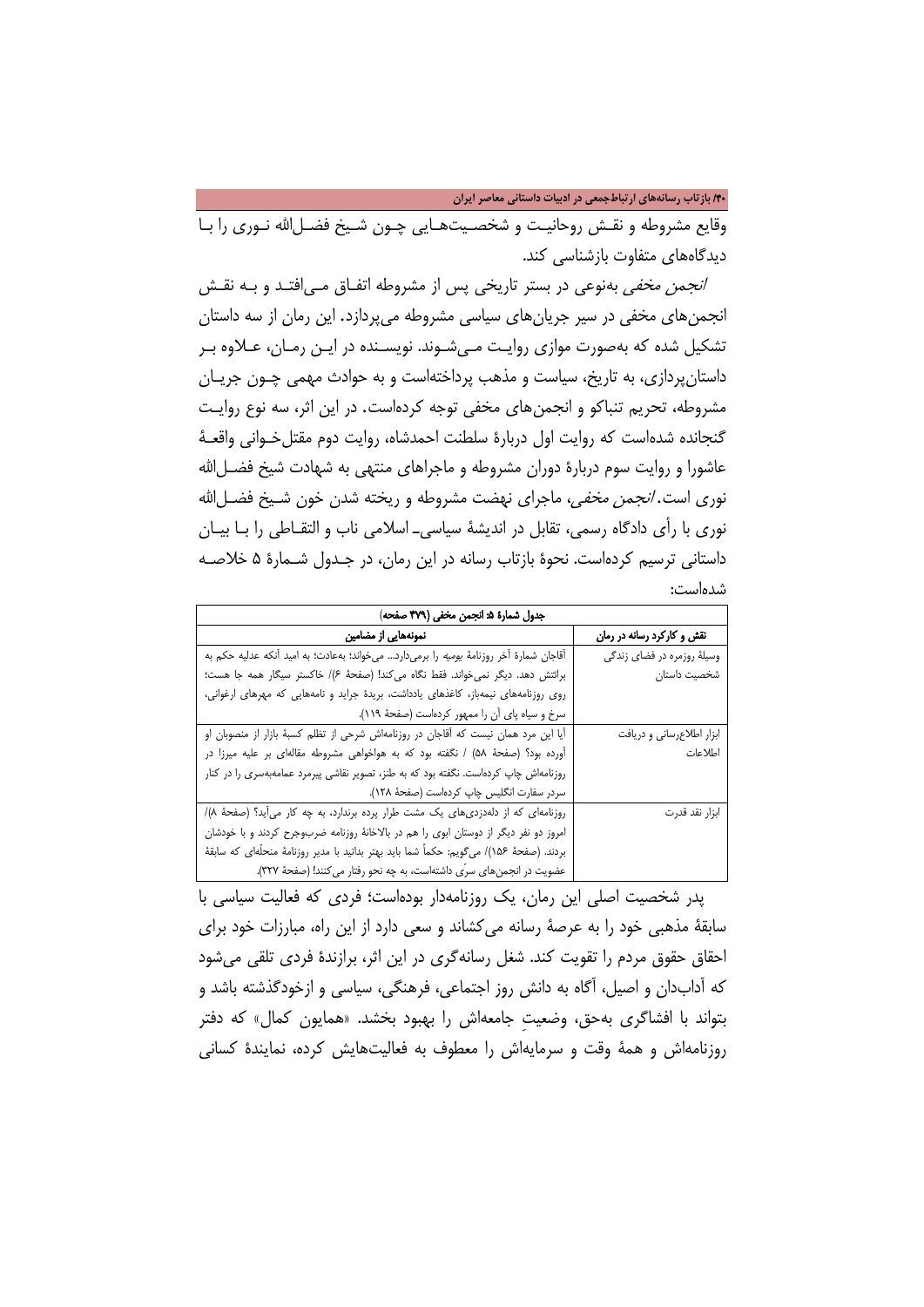# ه م**شامه تقداد بی و بلاغت** سال ۱۰، شماره ۳، پاییز ۴۱/۱۴۰۰<br>په

است که حضور در عرصۀ رسانه را معقولترین مسیر نیل به آرمانهای دور و نزدیکشان در پیشرفت اجتماعی و ریشهکنی ظلم میپندارند. رسانه در انجمن مخفی، اگرچه به عنوان یک شیء روزمره نیز توصیف میشود، در قامت ابزار نقد، آگاهیبخشی و اطلاعرسانی جلوه م*ی ک*ند.

### .7 پری فراموشی: فرشته احمدی (انتشارات ققنوس، چاپ اول 1387)

پری فراموشی، داستان دختری است که دائم در خواب و بیداری زندگی کرده، مدام در رؤیا سیر میکند. این دختر، پدری داشت که بسیار دوستش میداشت، اما فوت کردهاست و مادری داشت که از وی متنفر است. در رشتۀ معماری درس میخواند، اما دانشگاه را رها کردهاست. در نیمۀ اول کتاب، او تمام تخیلات و خاطرات گذشته و رؤیاها را با دکتری به نام ارسطو در میان میگذارد و در تخیلات خود همراه «مانی»، دوست و همسایۀ دوران کودکی خویش است. در نیمۀ دوم کتاب، با «مانی» ازدواج کرده، به پشتوانۀ او درسش را تمام کردهاست و با زندگی برخورد جدیتری دارد. اما وقتی تأثیر مانی در زندگی او، کمرنگ میشود. دوباره به عالم تخیلات پناه میبرد. تا اینکه مادرش از دنیا میرود و او با همسرش به خانۀ مادر اسبابکشی میکند. نحوۀ بازتاب رسانه در این رمان، در جدول شمارۀ 6 خلاصه شدهاست:

| جدول شمارهٔ ۶ <i>پری فراموشی</i> (۲۳۰ صفحه)                                           |                                   |
|---------------------------------------------------------------------------------------|-----------------------------------|
| نمونههایی از مضامین                                                                   | - نقش و کارکرد رسانه در رمان      |
| اغلب روزنامه میخواند، یا چشمش را میدوخت به تلویزیون (صفحهٔ ۲۳)/ پدر روزنامه           | وسیلهٔ روزمره در فضای زندگی       |
| را کمی از صورتش دور میکرد، سرش را تکان میداد و وانمود میکرد که حواسش                  | شخصیت داستان                      |
| پیش اوست (صفحهٔ ۴۳)/ میز درازی یک طرف اتاق را پُر کرده بود که رویش را                 |                                   |
| کامپیوتر، وسایل کار من، مجلههای مانی و همه چیزهای دیگری که هر دو استفاده              |                                   |
| می کردیم، پر کرده بود (صفحهٔ ۱۴۵).                                                    |                                   |
| دوباره روزنامهها را دنبال رد پایی از مرد، با ولع می خواندم. دانستن دربارهٔ رئیس جمهور | ابزار اطلاع رسانى ودريافت اطلاعات |
| جدید عراق برایم مهم شده بود (صفحهٔ ۱۵۵)/ آسوده به پشتی تکیه دادم و رادیو را           |                                   |
| روشن كردم. گوينده با لوندى از رانندگان عزيز مىخواست با خونسردى برانند، چون            |                                   |
| سطح خيابانها لغزندەاست (صفحهٔ ١٩٧).                                                   |                                   |
| اصرار کرده بود و من برای فرار از سپردن مکنونات قلبی ٔم به قلم و کاغذ، متنی را از      | ابزار سرگرمی، بدون ماهیت          |
| صفحهٔ حوادث روزنامه، رونویسی کردم (صفحهٔ ۲۰)/ پیچ رادیو را باز کرد، مجری از           | اطلاع رسانی                       |
| زیبایی و طراوت باران میگفت بعد، ترانهٔ "باران" را با صدای "نوری" تقدیم                |                                   |
| حضورمان كرد. ترانه كه تمام شد، راديو را خاموش كردم (صفحة ١٩٤).                        |                                   |
| دوباره به طرف تلویزیون برنگشتم و همان طور به او خیره ماندم. نگاهش را برگرداند و       | استفادة غيررسانهاى                |
| به تلویزیون خیره شد؛ یعنی که تمام (صفحهٔ ۲۱)/ روی زمین روزنامه پهن کردیم.             |                                   |
| صدای به هم خوردن تیغههای قیچی را از پشت سر می شنیدم (صفحهٔ ۱۷۷).                      |                                   |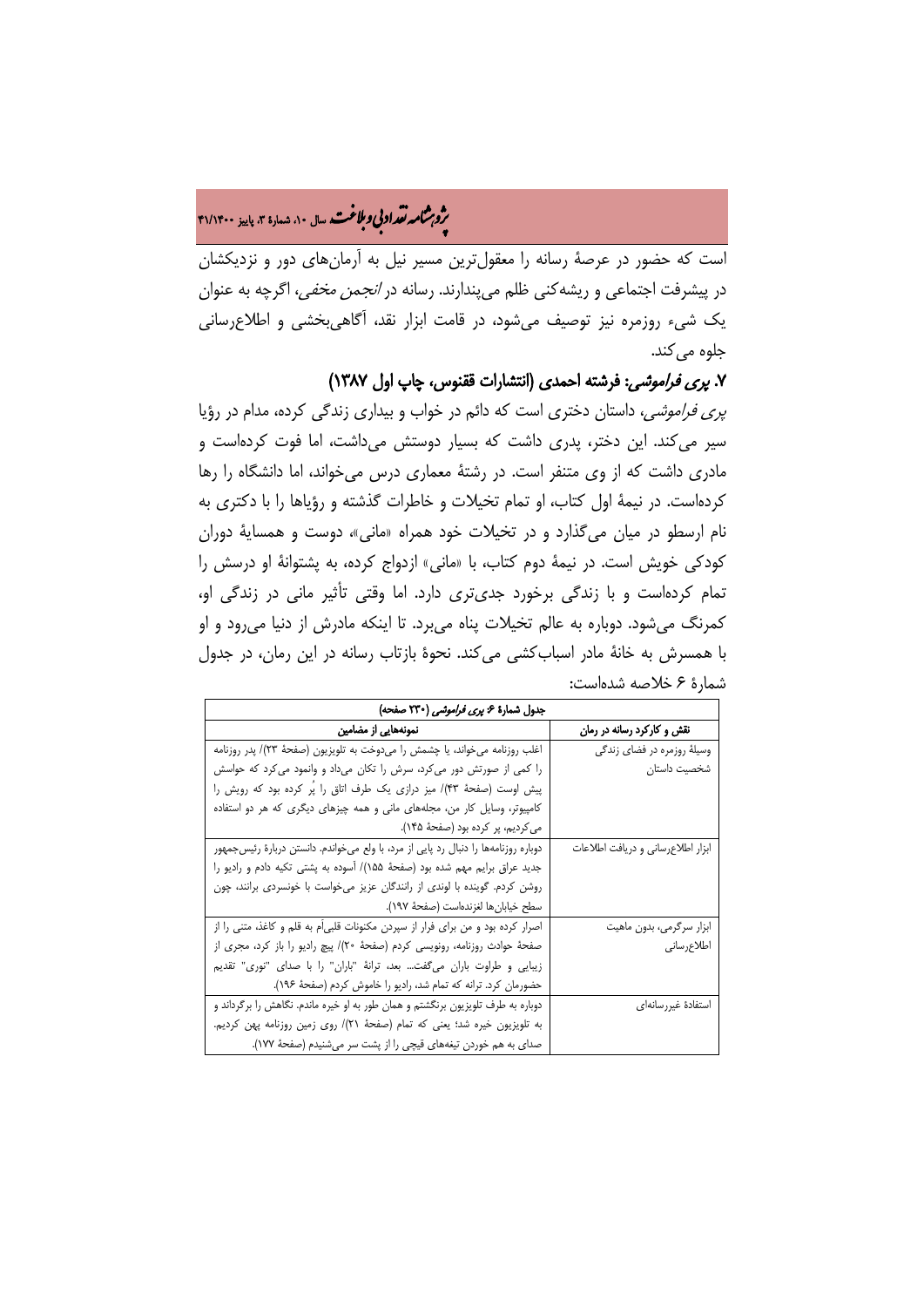### /42 **بازتاب رسانههاي ارتباطجمعی در ادبیات داستانی معاصر ایران**

تلویزیون در زندگی روزانۀ شخصیتهای این اثر معمولاً ابزاری برای منحـرف کـردن ذهن از یک موضوع، گذران بیهدف وقت و مشغول نشان دادن شخص است. تلویزیـ ون در عموم صحنههای داخلی خانه حضور دارد. روزنامه نیز جز برای چاپ داستانهای یکـی از شخصیتها، کمتر کارکرد اصلی خود، یعنی انتقال اخبار را دارد و بیشتر نمایشی استفاده میشود. ارجاعاتی نیز از رسانه برای انتقال مفاهیم به صورت استعاری بهکار میرود.

## .8 بیوتن: رضا امیرخانی (نشر علم، چاپ اول 1387)

«ارمیا معمر» جمعی گردان 22 لشگر 10 سیدالشهدا، پسری بهشدت متدین و بسیجی است که بر سَرِ مزار دوست شهیدش، «سهراب»، متوجه آرمیتا دختری ازفرنگآمده میشود و با همان نگاه متوجه میشود که دلش میخواهد با او ازدواج کند! البته از قضا، آرمیتای ازفرنگآمده نیز به همین صورت است. داستان از جایی شروع میشود که ارمیا برای زندگی به آمریکا و پیش آرمیتا میرود و در آنجا شاهد تضادهای زندگی در ایران و روزگار مهاجران در آمریکا میشود.

| جدول شمارة ٧: بي <i>وتن</i> (٣٨٠ صفحه)                                               |                                   |
|--------------------------------------------------------------------------------------|-----------------------------------|
| نمونههایی از مضامین                                                                  | نقش و کارکرد رسانه در رمان        |
| کاسهٔ نقرهای کنارِ بساط سیلورمن است؛ کنارِ چند روزنامهٔ نقرهای، یک ساک دستی نقرهای و | وسیلهٔ روزمره در فضای زندگی       |
| یک ضبطِ صوتِ دوباندهٔ نقرهای… (صفحهٔ ۸)/ سرش را برمیگرداند و کنترل تلویزیون را       | شخصيت داستان                      |
| برميدارد. كنارِ دكمةَ روشن و خاموشِ تلويزيون، برچسبي چسبيدەاست (صفحهٔ ٢٠٣).          |                                   |
| زیرنویسی از زیر صفحه بهسرعت رد میشود: … تا اذان صبح نیویورک: ۳ ساعت و ۲۰ دقیقه،      | ابزار اطلاعرساني و دريافت اطلاعات |
| تا اذان صبح لَس[نجلس: ۵ ساعت و ۵۰ دقیقه، تا اذان ظهر توکیو: ۲۴ دقیقه، تا اذانِ مغرب  |                                   |
| دهلي: ٣ ساعت و ٣۵ دقيقه، تا اذان مغرب تهران: ١١ دقيقه، تا اذان صبح نيويورك: ٣ ساعت   |                                   |
| و ١٩ دقيقه (صفحهٔ ٢١٢).                                                              |                                   |
| جام جم هنوز دارد برنامهٔ آشپزی نشان میدهد و نویسنده از بابا رسیدهاست به مادر؛ زبان   | ابزار سرگرمی، بدون ماهیت          |
| مادری (صفحهٔ ۲۰۴)/ به جای اینکه آسمانِ مصنوعی سقف و ابر متحرکش را ببینند، زل         | اطلاع رسانى                       |
| ميزنند به صفحة تلويزيون (صفحة ۴۳۳).                                                  |                                   |
| همهٔ ما را تلویزیون ساختهاست! ما ایرانیها بهخاطر سریالِ "مردِ شش ملیون دلاری" به     | ابزار قدرت/ كنترل ذهن مردم و      |
| آمریکا آمدیم که خشی سجده کند به دلارهایش و حالا هم بهخاطر سریالِ "مردان آنجلس"       | انحراف أر مسائل اصلى جامعه        |
| خوابيم و گفتهايم گور باباي "هزاردستان" (صفحهٔ ۲۰۴).                                  |                                   |
| خودِ أن أقاى گاورمنت هم با من تماس گرفت و به او هم گفتم كه نگذارد ژورناليستها بو     | ابزار نقد قدرت                    |
| ببرند… (صفحهٔ ۳۱۷)/ گفت ژورنالیستها میفهمند و همه را خبر میکنند و مردم هر روز        |                                   |
| میخواهند بیایند سرِ کار و مزاحم میشوند و… (صفحهٔ ۳۱۶)/ راستیها میگویند که            |                                   |
| چپیهای حاکم با رادیوهای بیگانه همسو هستند و هر دو میخواهند حکومت را ساقط کنند…       |                                   |
| (صفحة ٢٠٧).                                                                          |                                   |
| نگاه! انقلابِ خمینی را خوب صادر می کنیمها! به دخترک جوانی اشاره می کند که بزک کرده،  | نقد محتواي رسانه                  |
| با پیش بندِ آشپزی روبهروی دوربین ایستادهاست (صفحهٔ ۲۰۳).                             |                                   |

رمان بیوتن، نامزد جایزۀ ادبی جلال آل احمد، برگزیدۀ جایزۀ کتاب سال شهید غنیپور و جایزۀ کتاب فصل است و بیش از 12 بار تجدید چاپ شدهاست. نحوۀ بازتاب رسانه در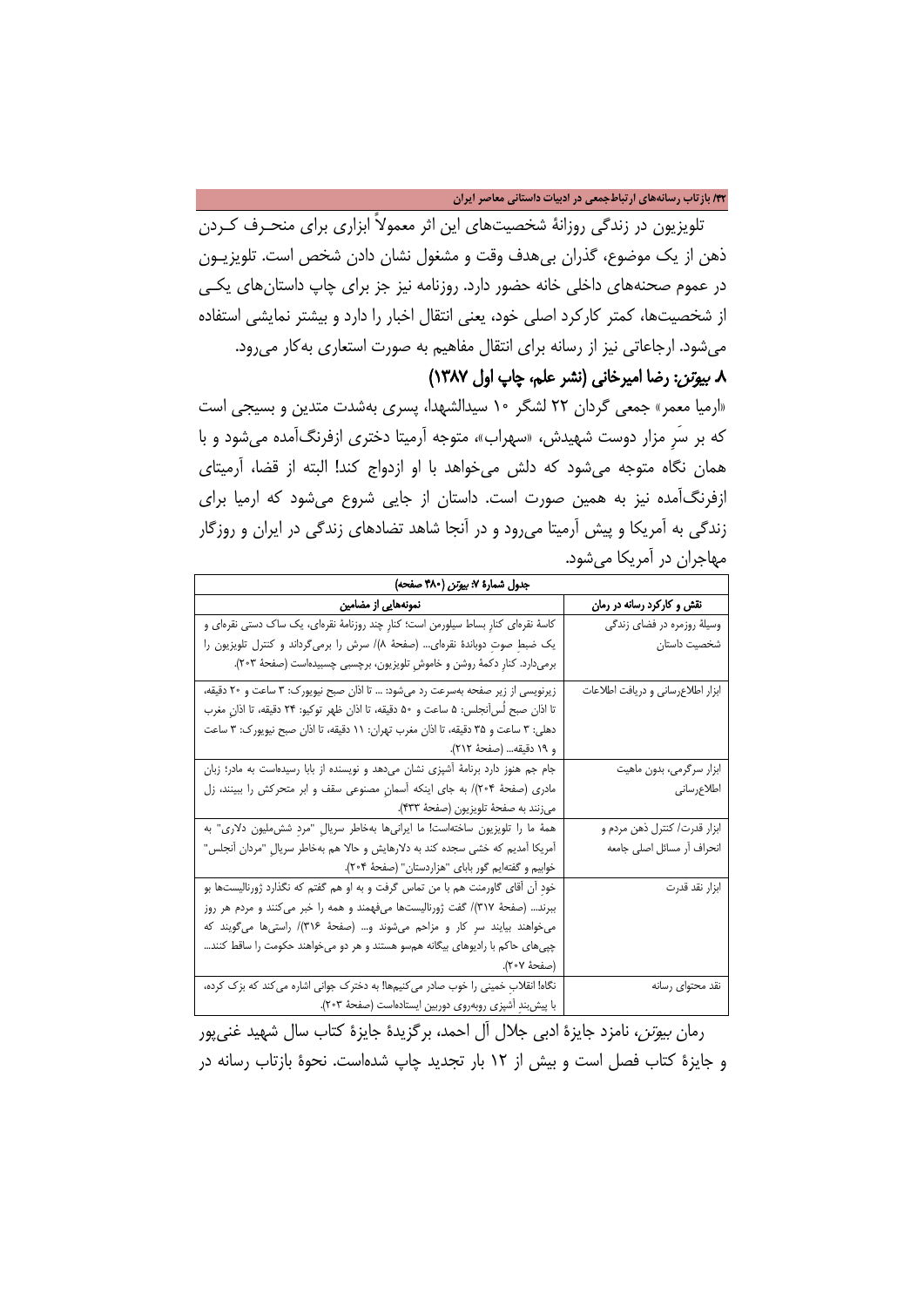# ه مشامه تقداد بی و ملاغت سال ۱۰، شهاره ۳، پاییز ۴۳/۱۴۰۰<br>په

این رمان در جدول شمارۀ 7 خلاصه شدهاست. رسانه در بیوتن، بخشی از زندگی روزمره و ابزار سرگرمی شخصیتهای اثر است. در عین حال، از دید آنها، تلویزیون هم عملکرد متضادی با انتظارات آنان دارد و هم مانند رادیو به عنوان ابزار تحریک و قدرت خودنمایی میکند. در این اثر، رسانه همچنان که کارکرد اطلاعرسانی خود را دارد، هم ابزار سرگرمی و هم ابزار قدرت برای کنترل ذهن مردم و انحراف از مسائل اصلی جامعه تلقی میشود. ۹. *آفتابپرست نازنین*: محمدرضا کاتب (انتشارات هیلا، چاپ اول ۱۳۸۸)

«شوکا» دختری جوان با اخلاق و منشی خاص است که از پدری ایرانی و مادری عراقی در ترکیه، متولد و در ایران بزرگ شده، اما مـادرش پـد ر شـوکا را رهـا کـرده ، همسـر یـک سرهنگ عراقی شدهاست. او در یکی از نواحی مرزی، مثل مرز ایـران و عـراق بـه عنـوان کارگر کارخانۀ مجسمهسازی مشغول کار است و سختیها و رنجهـای فراوانـی را تحمـل میکند. داستان پس از جنگ ایران و عراق رخ میدهد و شوکا که علت تمام بدبختیها را مادرش میداند، او را «آفتابپرست» مینامد! مادر اکنـون بیمـار و در آرزوی دیـدار دختـر است، ولی شوکا از دیدار او سر باز میزند. از طرفی، پیرمردی عراقی تمام دارایی خـود در عراق را میفروشد، تا با نوههایش راهی ایران شود و قاتل پسـرش را پیـدا کنـد. ایـن دو ماجرا در جایی از داستان به هم گره میخورد و رمان که با روایتی از شوکا آغاز شـده ، بـا روایتی از او نیز پایان میگیرد. داستان آفتابپرست نازنین پس از جنگ تحمیلـی و حتـی پس از سقوط حکومت بعثی صدام در عراق روایت میشود که گویا قصد دارد به پیامدهای جنگ بر زندگی، عواطف و روابط آدمهای پس از جنگ بپردازد. نحوۀ بازتاب رسانه در این رمان، در جدول شمارۀ ۸ خلاصه شدهاست.

| جدول شمارة ٨ <i>٠ أفتاب پرست نازنين</i> (٢٨۵ صفحه)                                      |                                     |
|-----------------------------------------------------------------------------------------|-------------------------------------|
| نمونههایی از مضامین                                                                     | نقش و کارکرد رسانه در رمان          |
| غیر از صدای گویندهٔ رادیو که گاه و بیگاه با صدای خرخری بریده میشد، هیچ صدایی نبود       | استفادة غيررسانهاى                  |
| (صفحهٔ ۱۱۷)/ مریم روزنامهای از من خواست. گفتم نصفشبی هوس روزنامه خواندن کرده            |                                     |
| چطور؟! چند تا روزنامهٔ قدیمی داشتم که دادم بِهِش و مریم روزنامه را با دقت باز کرد و تَف |                                     |
| بزرگی که اندازهٔ یک نعلبکی بود، انداخت وسط روزنامه! (صفحهٔ ۱۵۳).                        |                                     |
| مل رادیو را برداشت و رفت میان حیاط و روی تنهٔ پوسیدهٔ درختی نشست. تمام وقتش را با       | ابزار سرگرمی، بدون ماهیت اطلاعرسانی |
| آن راديو سر مي كرد (صفحهٔ ۶۹)/ پولخرج كنها تا ديروقت مينشستند تو قهوهخانه و چاي         |                                     |
| نعناع و چای دارچین و قهوه میخوردند و قلیان مصری میکشیدند و تلویزیون میدیدند.            |                                     |
| (صفحة ۱۰۶).                                                                             |                                     |
| شاید هم آن جنازهها گول اگهیهای خمیر دندان را خورده بودند که بزرگ تو روزنامه چاپ         | ابزار تبليغات تجارى                 |
| مي كردند: هر چهرهاي با لبخند زيباتر است! (صفحهٔ ٩٢).                                    |                                     |

در *آفتابپرست نازنین*، هیچ کدام از رسانههای ارتباطجمعی سنّتی با کارکرد اصلی خودشان یعنی اطلاعرسانی ظاهر نمیشوند. تلویزیون و رادیو، فقط برای فیلم دیدن و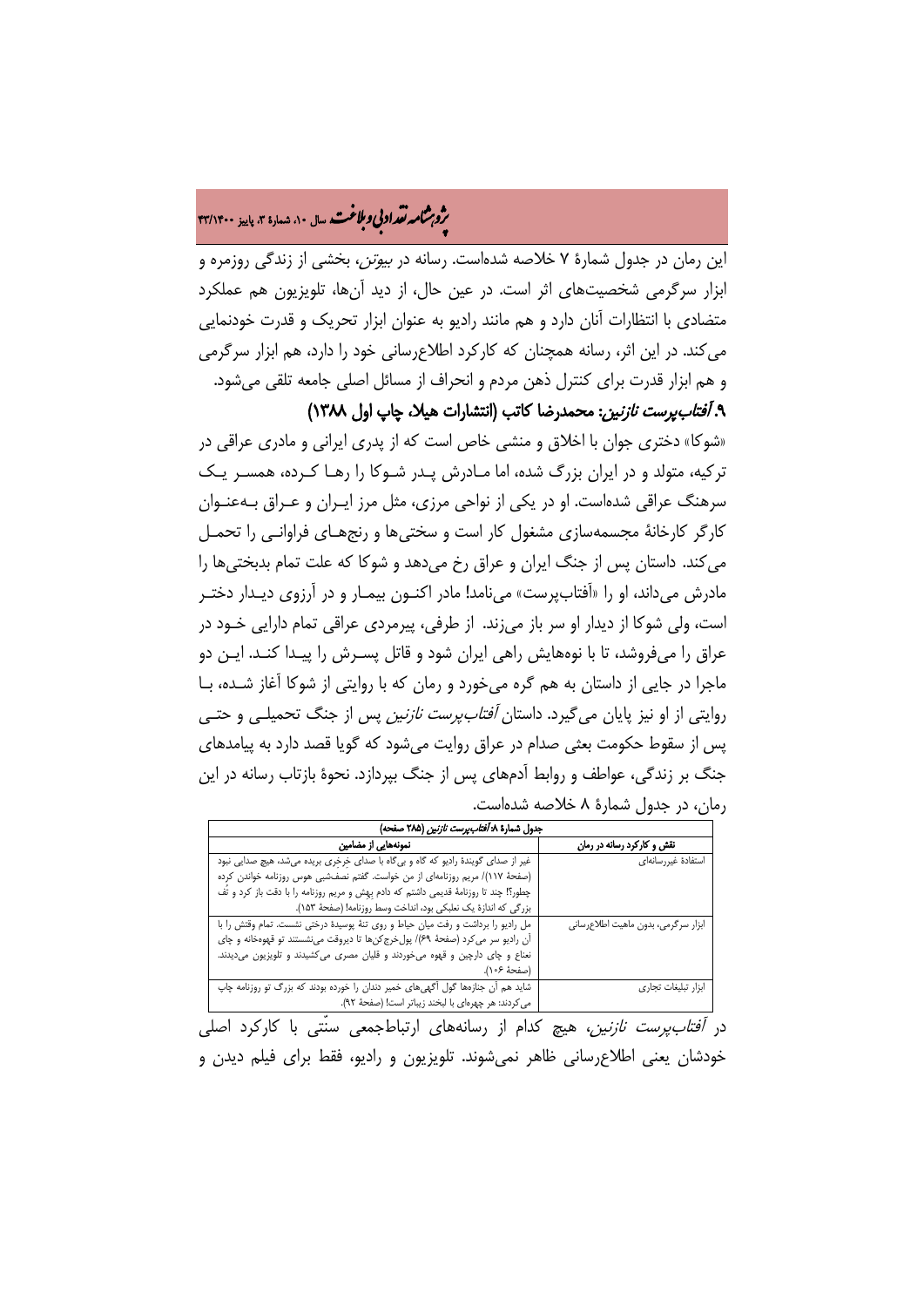/44 **بازتاب رسانههاي ارتباطجمعی در ادبیات داستانی معاصر ایران**

وقت گذراندن هستند و روزنامهها بهعنوان اشیای دستدوم و دَمِ دستی استفاده میشوند. اثری از مجله نیز در زندگی روزمرۀ شخصیتها دیده نمیشود.

.10 مردگان باغ سبز: محمدرضا بایرامی (سورۀ مهر، چاپ اول 1388)

«بالاش» که در بازار تبریز دورهگرد بود و درعینحال شعر هم میسرود، با شاعر مشهوری آشنا میشود و به رادیو راه پیدا میکند و در روزنامه هم بهکار خبرنگاری مشغول میشود. با شنیدن مبارزۀ بین قشون شـاه و حـزب تـوده بـر سَـ رِ آذربایجـان ، حـس خبرنگـار ی و کنجکاوی بالاش برانگیخته میشود. او میخواهد از آذربایجان بـه زنجـان و از آنجـا بـه قزوین برود، تا از اوضاع و احوال و نیز پیشروی قشون باخبر شـود. در میـان راه، اتفاقـاتی میافتد که مانع رسیدن او به قزوین میشود. رمـان مردگـان بـاغ سـبز بـه وقـایع حملـ ۀ نیروهای شاه به فرقۀ دموکرات آذربایجان در سالهای 1945ـ1946 میپردازد. بسیاری از اعضای فرقۀ دموکرات که احساس خطر میکنند، برای نجات جان خود به سمت مرزهای شوروی می روند که یکی از آنها، بالاش، مدیر رادیـوی جمهـوری اسـت کـه همـراه بـا پسرش به سوی شوروی پناه میبرد. اما مرزها به مدت یک هفته بسته میشـود و اجـاز ۀ عبور و مرور نمیدهند. بالاش میمیرد و پسرش معجزهآسا زنده مانده، به زندگی در میان کشاورزان ادامه میدهد، بیآنکه حتّی چیزی دربارۀ پدر و مادر خـود بدانـد. نحـوۀ بازتـاب

| جدول شمارة ٩: <i>مردكان باغ سبز</i> (٣٨۵ صفحه)                                                                 |                             |
|----------------------------------------------------------------------------------------------------------------|-----------------------------|
| نمونههایی از مضامین                                                                                            | نقش و کارکرد رسانه در رمان  |
| پدر گفت که یکی از همکارانش امروز به او گفته که صدای بالاش را از رادیو شنیده که شعر و خبر میخوانده و از این جور | وسیلهٔ روزمره در فضای زندگی |
| مزخرفات! (صفحهٔ ۲۰۱).                                                                                          | شخصيت داستان                |
| خبر میرسید که اطراف تبریز را بهسرعت دارند سنگربندی میکنند و از آن طرف هم رادیوی دولت مرکزی میگفت، یعنی         | ابزار اطلاع رسانى ودريافت   |
| خبر میداد که اختلاف شدیدی درگرفته بین پیشهوری و وزیر فرهنگش (صفحهٔ ۱۰۹).                                       | اطلاعات                     |
| حتّى روزنامهٔ أذربايجان هم كه مىگرفت، براى اين نبود كه ببيند دموكراتها چه كار جديدى كردهاند، يا سخنرانى تازهٔ  | ابزار سرگرمی، بدون ماهیت    |
| پیشهوری چه بوده، یا ژنرال غلامیحیی به کجا و برای چه رفته. میگرفت که ببیند مطلب ادبی چه دارد! (صفحهٔ ۷۸).       | اطلاعرسانى                  |
| تشت از بام افتاده. برای همین جلوی تو هم راحت حرف میزنیم، ولی برنداری اینها را تو روزنامه چاپ کنی! روحیهها را   | ابزار قدرت/ كسب قدرت        |
| خراب میکند (صفحهٔ ۲۹)/ … وقتی از زندان درآمدم، خواستم بروم مجلس. مجلسیها اعتبارنامهم را رد کردند. نگذاشتند     |                             |
| وكيل مردم تبريز بشوم. ترسيدند. من هم شروع كردم به نوشتن و بردن ابروشان تو روزنامهها (صفحة ۱۶).                 |                             |
| وقتی "آژیر" را درمیآوردم، نصف مطالبش را خودم میiوشتم، با اسمِهای مستعار. نویسنده نداشتیم که. حتی همین          | ابزار معرّف تفكر و ارتباطگر |
| گزارشهایی را که تو الان می;ویسی، من خودم می;وشتم. این جور نبود که مثل "دوزگون" برای خودم پادشاهی بکنم و        |                             |
| هر قسمتی یک مسئولی داشته باشد و فقط سلطنت سردبیری به عهدهٔ من! اُستینها را بالا میزدم و هر کاری میکردم         |                             |
| (صفحهٔ ۱۶)/ به سراغ بالاش آمده بود و او چهقدر خوشحال بود که شغل اُبرومندانهای پیدا کرده. گویندگی رادیو و       |                             |
| گزارشزویسی برای روزنامهٔ أذربایجان، که تصمیم داشت این یکی را بهشدت جدی بگیرد، تا جواب اطمینان و محبت           |                             |
| دوزگون را داده باشد (صفحهٔ ۱۹۴).                                                                               |                             |
| فقط بی.بی.س و رادیو شوروی انتقاد می کنند بهظاهر (صفحهٔ ۲۵۸)/ بالاش سرسری صفحهٔ اول روزنامهها را از نظر گذراند  | نقد محتواى رسانه            |
| و گفت: اینها همه سروصداهای بی خودی است (صفحهٔ ۲۱).                                                             |                             |
| تو کشور شوراها، امروز همه از ماکسیم گورکی و او حرف می;نند. میدانی این بابا کارش را از کجا شروع کرد؟ از         | ابزار أگاهىبخشى             |
| گزارشنویسی! رفته بود بین کارگرهای چوببر و گزارش الوارکشی أنها را برای روزنامهٔ "پراودا" یا همان "حقیقت"        |                             |
| مىنوشت (صفحة ٧٧).                                                                                              |                             |

رسانه در این رمان، در جدول شمارۀ ۹ خلاصه شدهاست: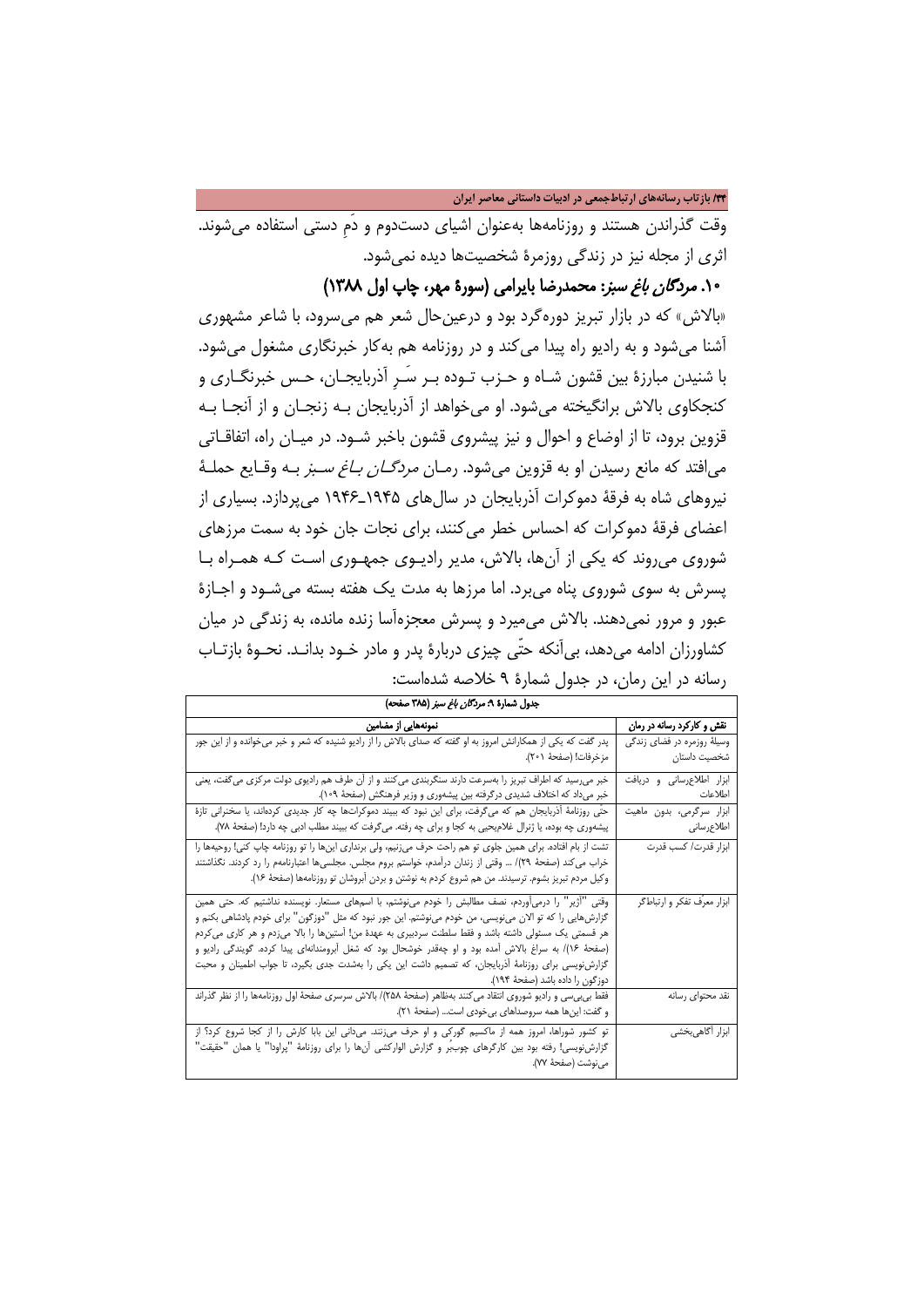# ه مشامه تقداد بی و ملاغت سال ۱۰، شهاره ۳، پاییز ۴۵/۱۴۰۰<br>په

توصیف روند ورود شخصیت اصلی داستان به حرفهاش، یعنی خبرنگـاری و گوینـدگی رادیو، از دورهگردی و هیچکارگی و خروج از آن، مهمترین دستاویز این رمـان در بازتـاب رسانه و حرفۀ مربوط به آن است. فعالیت رسانهها و حرفۀ رسانهگری در مردگان باغ سبز، تابعی از شرایط اجتماعی و سیاسی تلقی میشـود کـه هر چـه پیچیـدگی هـای آن بیشـتر میشود، نیاز به اشتغال افراد در رسانهها بر اساس نیاز جامعه نیز افزایش مییابـد. د ر ایـن میان، از اهمیت تخصص برای ورود به این عرصه نیز غفلت میشود. در مردگان باغ سبز، فردی که وارد کار رسانهای میشود، در بدو ورود، منفعل توصیف میشود، اما وقتی با کار درگیر و آگاه میشود، چهرۀ دغدغهمند و متمدنی به خود میگیرد. او حس میکند میتواند خودش را با شغلش معرفی کند تا در ردههای بالای سیاسی قرار گیرد و در هنگام لزوم نیز از جایگاه خود بهره ببرد.

۰۱*۱ آواز ابابیل*: مجید پورولی کلشتری (شهرستان ادب، چاپ اول ۱۳۹۱)

«حبیب ابریشم» رزمندهای است که بعد از سالها زندگی در عراق، حافظهاش را به دسـت میآورد و برای یافتن همسرش، «لیلا هنگامه» و دخترش، «هانیه» به ایران میآید. در این مسیر با «حوّا ماندگار» نویسنده و فیلمساز آشنا میشود که به اجبار همسر جانبازِ موجیاش، از او جدا شده، با پسر دبستانی و پدر بیمارش زندگی میکند. حبیب به کمک حوا میفهمد که پیکر رزمندۀ دیگری را به جای او به خانوادهاش تحویل دادهاند و در بهشتزهـرا دفـن کردهاند. پس برای اثبات هویتِ خود، سراغ همرزمهایش میرود و دستآخر در جادۀ قـم ، بدون اینکه بداند همسرش فوت کردهاست و دختری دارد که متخصص فیزیک هسـته ای است، تصادف کرده و شهید میشود. روایت این رمان در تهـر ان و پـس از اتفاقـات سـال 1388 میگذرد. توصیفات حضور یک زن فیلمنامـه نـویس کـه همسـرش در بیمارسـتانی بستری است و به دنبال اطلاعاتی برای اثر جدیدش میگردد، شرح آشنایی او با رزمندهای که بهتازگی به ایران رسیدهاست و در بنیاد شهید به دنبال اطلاعات هویتیاش مـی گـردد، گفتوگو با کاسب محل برای یافتن همسر حبیب و توصیف بقالی او، یافتن یـک هـم رزم که رانندۀ تاکسی است، حضور در گلزار شهدا، ملاقات با خانوادۀ حـوا و مهمـان شـدن در منزل همسایهاش، *آواز ابابیل* را در قامت یک اثر رئالیستی عرضه می کند. «قدرت و تـأثیر رسانهای» در جایی در اواخر کتاب، بهمثابه قدرت برتر مورد توجـه قـرار مـی گیـرد. دختـر شخصیت اصلی میخواهد دربارۀ پدرش که بعـد از سـال هـا او را یافتـه ، در یـک برنامـ ۀ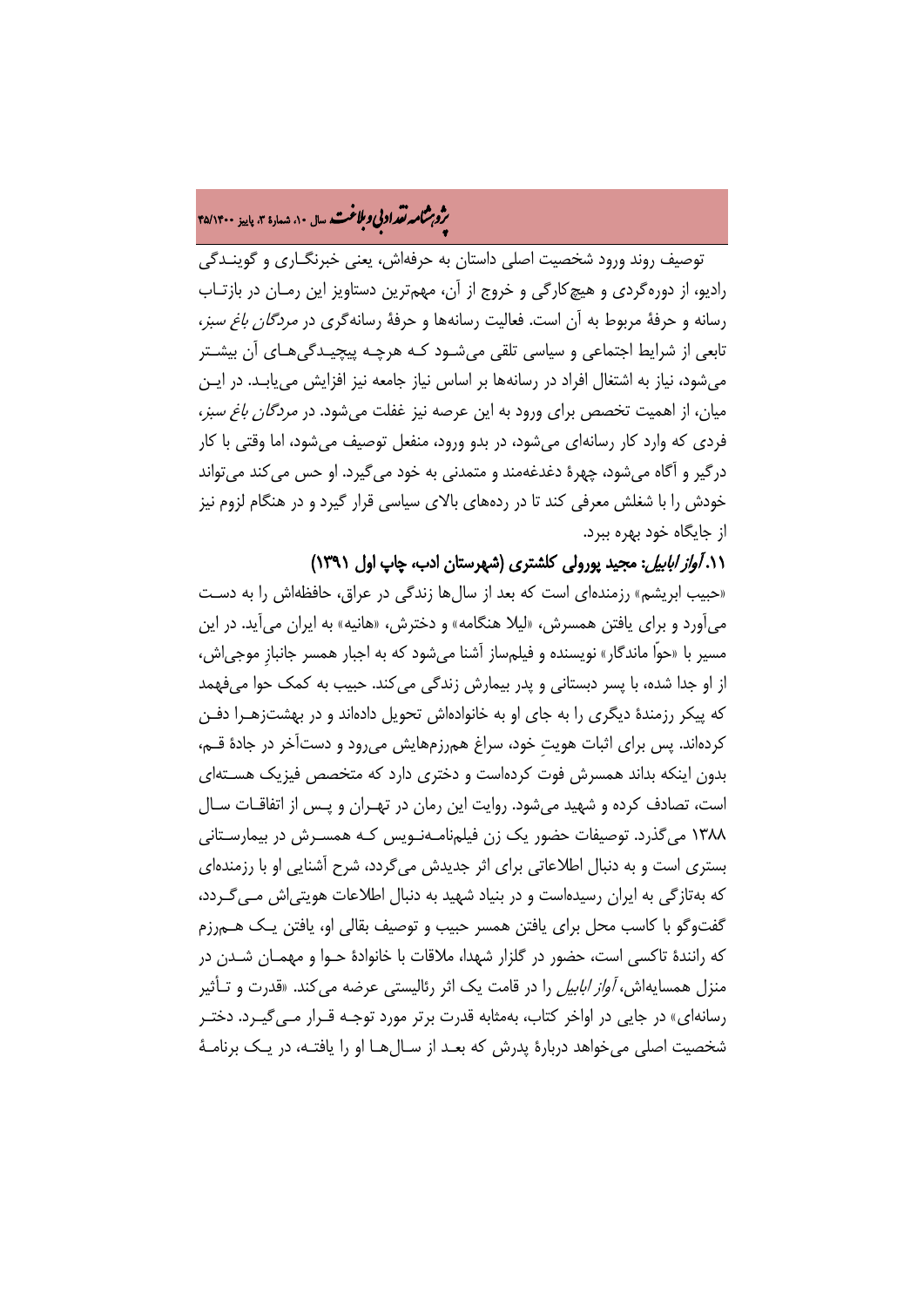/46 **بازتاب رسانههاي ارتباطجمعی در ادبیات داستانی معاصر ایران**

تلویزیونی صحبت کند و اصرار دارد «حوا» نیز او را در این کار همراهی کند. نحوۀ بازتـاب رسانه در این رمان، در جدول شمارۀ 10 خلاصه شدهاست.

| جدول شمارهٔ ۰: <i>آواز ابابیل</i> (۲۰۰ صفحه)                                       |                             |
|------------------------------------------------------------------------------------|-----------------------------|
| نمونههایی از مضامین                                                                | نقش و کارکرد رسانه در رمان  |
| تلویزیون پشت به آشپزخانه و رو به بالکن میان دو مبل قرار گرفته (صفحهٔ ۱۸)/ صوفی     | وسیلهٔ روزمره در فضای زندگی |
| روزنامه را ورق میزند (صفحهٔ ۱۴)/ صوفی روزنامه را میبندد (صفحهٔ ۱۵)/ ابریشم به میز  | شخصیت داستان                |
| و استکان نیمخوردهٔ چای و تهسیگارها و جدول نیمهحلشدهٔ روزنامه و تلفن و کاغذها نگاه  |                             |
| مى كند (صفحهٔ ۵).                                                                  |                             |
| صوفی تای روزنامه را بازمیکند. ابریشم به تیتر بزرگ روزنامه نگاه میکند. شهرام        | ابزار اطلاعرساني و دريافت   |
| جزایری از زندان گریخت! (صفحهٔ ۱۳)/ ابریشم میرود طرف مبلها. به تلویزیون که          | اطلاعات                     |
| صدایش قطع شده، نگاه میکند؛ تصاویری از دادگاه و گفتوگوی چند مسئول (صفحهٔ            |                             |
| ٢١)/ ابریشم به تلویزیون نگاه میکند: … ماجرای این فرار از زندان چیه؟ حوًّا نگاهش به |                             |
| تلويزيون است (صفحة ٢۴).                                                            |                             |
| حواً مجلهای را که روی صندلی کنارش افتاده، دست میگیرد و ورق میزند (صفحهٔ ۵۴)/       | ابزار سرگرمي، بدون ماهيت    |
| واحد روبهرویی، هم تلویزیون داره و هم دستگاه. اگه حوصلهتون سر رفت، بد نیست با اینا  | اطلاعرساني                  |
| سرگرم بشين (صفحهٔ ۶۹).                                                             |                             |
| ابریشم سر میچرخاند طرف تلویزیون کوچک توی مغازه. از میان سپیدی برفک، تصویر          | نقد رسانه                   |
| درشت شهرام جزایری پیداست که می خندد (صفحهٔ ۴۰)/ چرا امشب دربارهٔ این برادر         |                             |
| چندروزه توى تلويزيون حرفى نمىزنيد؟ (صفحة ١٩٨).                                     |                             |

بازتاب نقش رسانه در آواز ابابیل، به طور خاص بـا توصـیف برخـورد و کـارکرد یـک تهیهکنندۀ تلویزیون و آمادگی برای ضبط یک برنامۀ تلویزیونی انجام میشود. بـه همـ ین دلیل، در این رمان، نقش تلویزیون بسیار پررنگ است. تلویزیــون هــم بـه عنــوان وســیلۀ زندگی روزمره، هم ابزار اطلاعرسانی و سرگرمی مطرح مـ یشـود و هـم مـورد نقـد قـرار می گیرد.

.12 شوهر عزیز من: فریبا کلهر (نشر آموت، چاپ اول فروردین 1391)

«سیما انتظاری» زنی با دو فرزند است که بـا تـرور همسـرش، اسـ تاد معـروف و اخراجـی دانشگاه مواجه میشود. او که اکنون برای یک مجلۀ خانوادگی کار میکند، مربی فرهنگی اخراجی یکی از کتابخانههای کانون پرورش فکری است. سیما کـه یکـ ی از پسـرانش در کانادا زندگی میکند، در طول داستان به مرور خاطرات خود در دهـه شصـت مـی پـردازد . شرح میدهد که چادری بودهاست و همان سالها با یکی از معلمـانش در حـزب بـه نـام «برادر وارسته» ازدواج می کند که قبلاً خواستگار دوستانش هم بـودهاسـت. همسـرش بـه جبهه هم رفته، حالا جانباز است. اما در این سال هـا، شـرایط و نگـاه هـر دوی آن هـا بـه زندگی، انقلاب و جامعه تغییر میکند. رمان شوهر عزیز من که یک جلد مستقل از سهگانۀ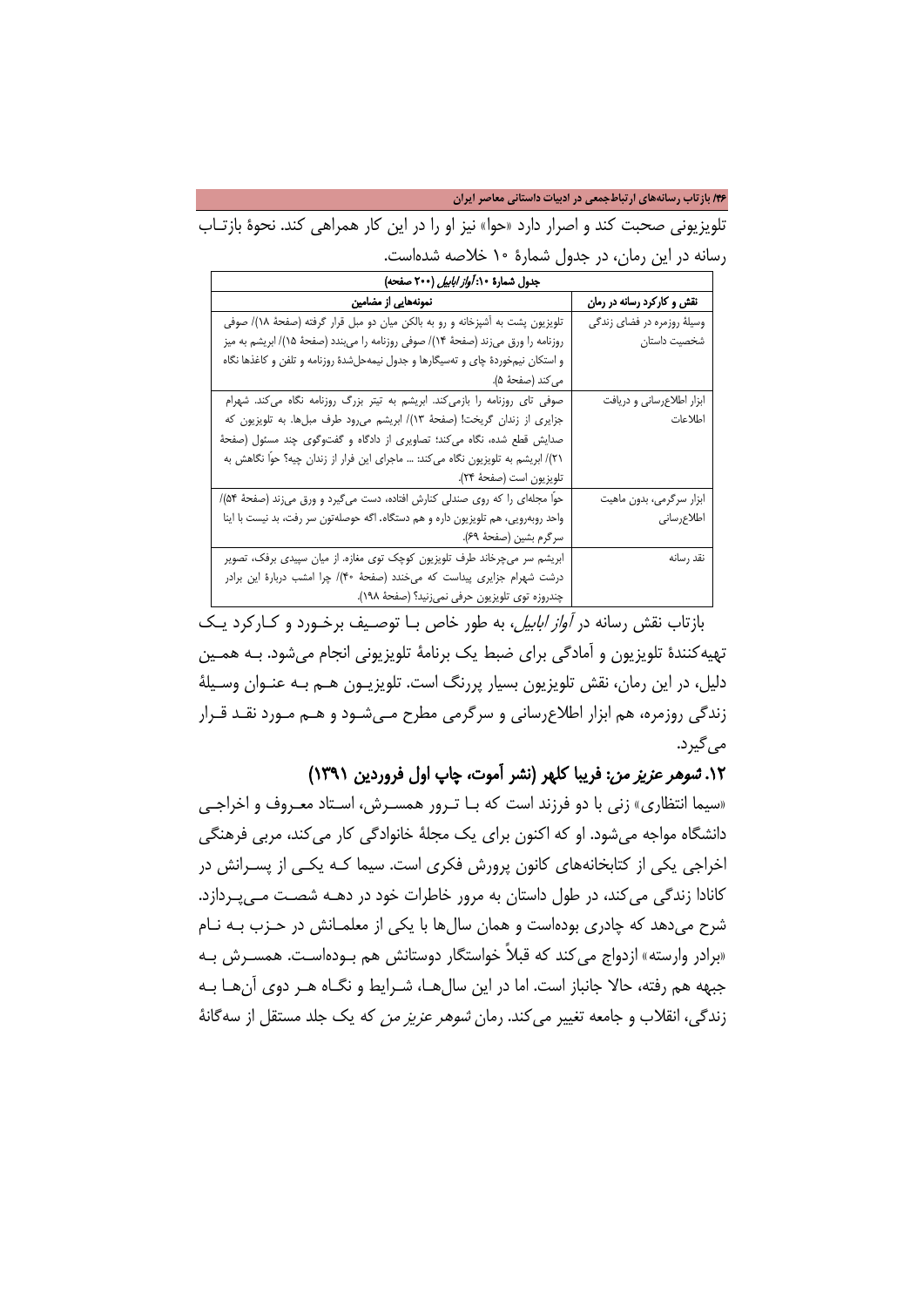# ه م**شامه تقداد بی و بلاغت** سال ۱۰، شماره ۳، پاییز ۴۷/۱۴۰۰<br>په

بزرگسال و پرفروش کلهر است، طی دو سال به چاپ هفتم رسید. نحوۀ بازتاب رسـانه در این رمان در جدول شمارۀ 11 خلاصه شدهاست:

| جدول شمارة ١١: تسوهر عزيز من (٣٢٠ صفحه)                                               |                                   |
|---------------------------------------------------------------------------------------|-----------------------------------|
| نمونههایی از مضامین                                                                   | نقش و کارکرد رسانه در رمان        |
| روزنامه را همان طور پخشوپلا روی تخت رها کرد و مثل شبح از کنارم گذشت و رفت طبقهٔ       | وسیلهٔ روزمره در فضای زندگی       |
| پایین (صفحهٔ ۱۶۹)/ بعد از خوردن مختصری شام و خواندن روزنامههای محبوبش به              | شخصيت داستان                      |
| سوسن گفته بود حالش خوب نيست (صفحهٔ ٢٧٢).                                              |                                   |
| او را كجا مى توانستم ديده باشم، جز در تلويزيون و در بين دانشجوهاى خط امام (صفحة       | ابزار اطلاعرساني و دريافت اطلاعات |
| ۱۳۳)/ یکوری روی روتختی ساتن لَم داده بود و داشت روزنامهٔ ارگان حزب را میخواند         |                                   |
| (صفحة ١۶٨).                                                                           |                                   |
| از آن مجلههای قدیمی بود که دَه تا رژیم هم عوض میشد، کسی کاری بهکارش نداشت.            | ابزار سرگرمی، بدون ماهیت          |
| مجلهای بی خاصیت که فقط شعرهای الکی و پاورقی و دستور آشپزی چاپ می کرد و کاری           | اطلاعرساني                        |
| نداشت کی آمد و کی رفت (صفحهٔ ۱۵)/ پدرم با آن انگشتهای چاقالویش، پیچ رادیو را با       |                                   |
| ظرافت پیچاند و مواظب بود که بهموقع انگشتش را نگه دارد، تا موج دلخواهش به دام بیفتد!   |                                   |
| (صفحة ١٢٨).                                                                           |                                   |
| جلوی تلویزیون نشسته بودم. کرخت و بیحسوحال، با سایهای از احساس یأس که اطرافم را        | استفادة غيررسانهاى                |
| تیره و تار کرده بود (صفحهٔ ۱۳۳۴)/ نگاهم به تلویزیون بود. اما چیزی نمیدیدم و نمیشنیدم  |                                   |
| (صفحة ٢٣٧).                                                                           |                                   |
| گفت باید برای مصاحبهٔ تلویزیونی مطلب آماده کند. گفت دو تا خبرنگار پیرش را درآوردهاند. | نقد عملكرد رسانه                  |
| گفت بی.بی.سی فارسی میخواهد دربارهٔ اشغال سفارت آمریکا، مصاحبهٔ تلفنی بکند و انگار فقط |                                   |
| من بازماندهٔ گروهی هستم که… (صفحهٔ ۳۷) / طوری نگاهم کرد که انگار مؤسس شبکهٔ           |                                   |
| امتی وی من هستم و تقصیر من است که ۳۴۰ میلیون بیننده در دنیا دارد و عامل تغییر         |                                   |
| فرهنگ جوان.ها شدهاست (صفحهٔ ۶۵).                                                      |                                   |
| من أن روز به ميدان فلسطين رفتم، چون شب قبلش در تلويزيون، پدرى فلسطيني را ديده         | ابزار قدرت/ تهييج و كنترل مردم    |
| بودم که جسد پسرش را مثل نان سنگک روی دو دست گرفته بود (صفحهٔ ۶۱).                     |                                   |

شغل رسانهگری در این اثر، یک فعالیت روزمره و غیرتأثیرگذار تلقی میشود که برای خودِ شخصیت اصلی هم اهمیت خاصی ندارد و بخشی از هویت اجتماعی او را شکل نمیدهد. رسانه در شوهر عزیز من، هم نقش اطلاعرسانی و آگـاهی بخشـی خـود را دارد و هـم در قامت ابزار غفلت و سرگرمی و یک شیء روزمره دیده میشود. بهعلاوه، رادیو و تلویزیون تا حدی جایگاه ابزار تحریک و قدرت را نیز اشغال میکنند.

.13 آذر، شهدخت، پرویز و دیگران: مرجانشیرمحمدی (ثالث چاپ اول 1392) پرویز دیوانبیگی، بازیگر معروف و پا به سن گذاشتهای است که همسر تحصـیل کـرده و خانهداری دارد. با پیشنهاد بازی به همسرش و پذیرش آن از سوی «شهدخت فیروزکوهی» و معروف شدن او، بینشان اندکی اخـتلاف مـی|فتـد کـه بـا بازگشـت دخترشـان «آذر» از انگلیس آن را کنار مـ یگذارنـد . «آذر» کـه بـرای تحصـیل مهـاجرت کـرده بـوده، ازدواج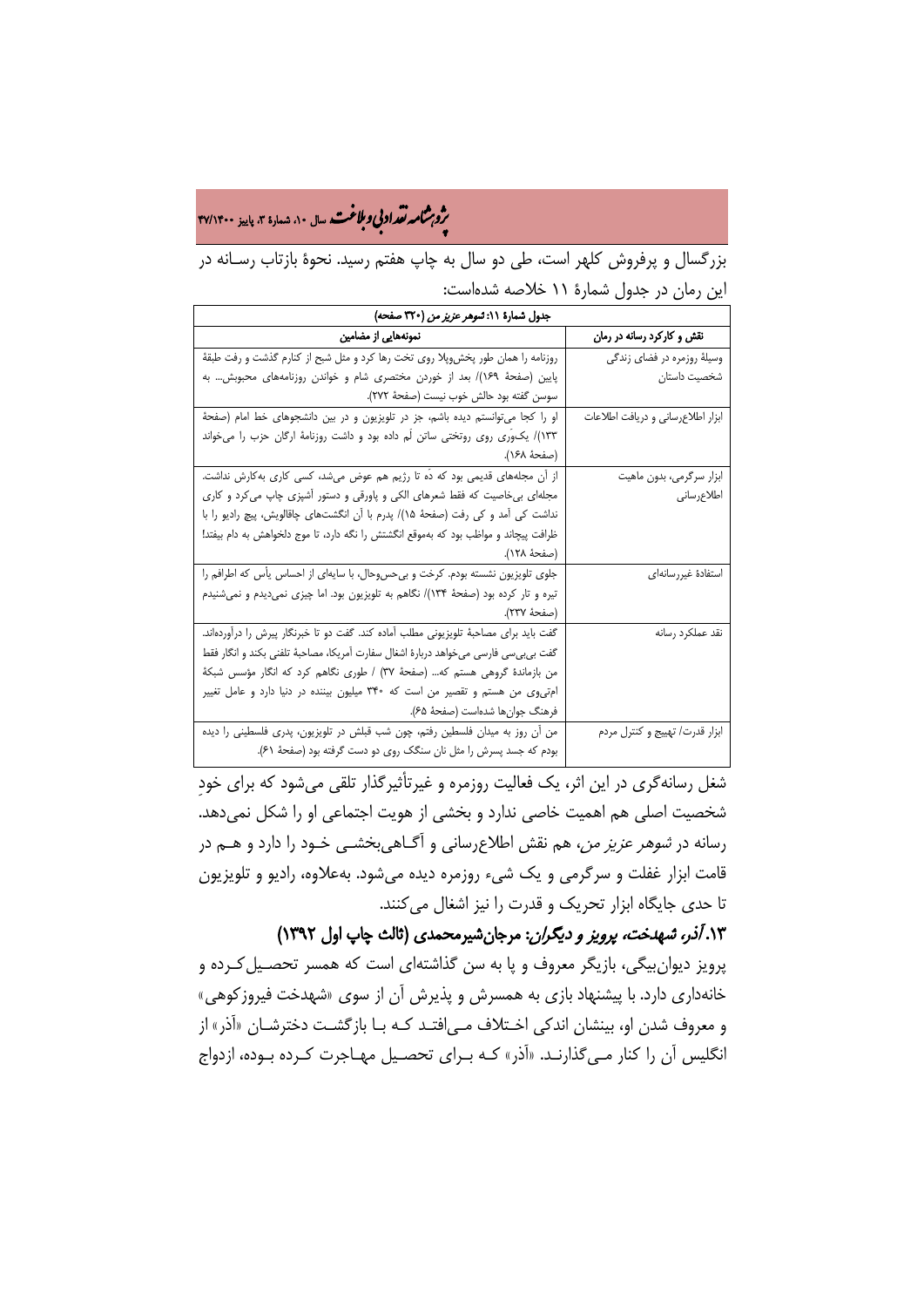/48 **بازتاب رسانههاي ارتباطجمعی در ادبیات داستانی معاصر ایران**

شکستخوردهای با فیلیپ را پشتِ سَر گذاشته که همجنسگرا شده بود. حضور دوبارۀ آذر در خانوادۀ دیوانبیگی، باعث دور هم جمع شـدن خـواهر ، برادرهـا و خالـه پـری، خـواهر شهدخت، برای کمک به او میشود. آذر در سفر چندروزهای با خانواده، با «بهرام کیانی» نیز آشنا می شود که حس های جدیدی به او می دهد. نحـوهٔ بازتـاب رسـانه در ایـن رمـان در جدول شمارۀ 12 خلاصه شدهاست. زندگی شخصـیت هـای ایـن رمـان در تهـران امـروز میگذرد و در واقع، همه نوع شغلی، از هنرمند تا تاجر در میان آنها وجود دارد. رسـانه در مهمترین کارکردش در این رمان، حلقۀ رابط زوج بازیگر ماجرا با کسانی است که راجع به آنها کنجکاو، پرسشگر یا منتقدند. این خانواده هیچ اطلاعات دیگری از رسانههای خبری که در دسترسشان هست دریافت نمیکنند. ارتباط این خانواده با رسانه، از مسیر مشخصی انجام میشود که ابعاد و تبعات معینی دارد.

| جدول شمارهٔ ۱۲: <i>آذر، شهدخت، پرویز و دیگران</i> (۲۱۳ صفحه)              |                                     |
|---------------------------------------------------------------------------|-------------------------------------|
| نمونههایی از مضامین                                                       | نقش و کارکرد رسانه در رمان          |
| وقتی حسابی تمرین کردم و راه افتادم، اون وقت یه ماهیدودی میکشم، با         | استفادة غيررسانهاى                  |
| روزنامة دورش. مثل همين (صفحة ١٩٢)/ آذر در اتاق خودش، در طبقة دوم،         |                                     |
| خانهٔ پدری اش نشسته بود و سفالهایی را که از بهرام کیانی خریده بود، توی    |                                     |
| روزنامه مى پيچيد و مىگذاشت توى جعبهٔ مقوايى (صفحهٔ ۱۹۶).                  |                                     |
| أن طرف خط خبرنگاری بود که میخواست با خانم فیروزکوهی مصاحبه کند.           | ابزار اطلاعرسانى ودريافت اطلاعات    |
| (صفحة ٢۴)/ بعله! واسه خاطر همينه كه كشتى دنياى مدرن به گل نشسته.          |                                     |
| دیروز توی روزنامه خوندم بچههه بابا و ننهشو با هم با گلوله زده (صفحهٔ ۴۰)/ |                                     |
| همهٔ روزنامهها و مجلههای سینمایی از یک غافلگیری مینوشتند (صفحهٔ ۲۳).      |                                     |
| شهدخت راديو را گذاشته بود روى تخت چوبى توى ايوان و برنامهاى دربارة        | ابزار سرگرمی، بدون ماهیت اطلاعرسانی |
| أوازهاى محلى پخش مى شد (صفحة ٧٠).                                         |                                     |

### .14 نتیجه

اگر مجموعۀ نقشها و کارکردهایی که رسانه را در هر یک از رمانهای مطالعهشـده داشته است، در یک جدول گرد بیاوریم، میتوان میان موضوعات و مقولههـا یی کـ ه نشاندهندۀ چگونگی بازتاب رسانه در ادبیات داستانی است، مقایسـهای کلـی انجـام داد. این مقایسه در جدول شمارۀ 13 به نمایش گذاشته شدهاست.

بیشترین نقش و کارکرد رسانهها عبارت است از ابزار سرگرمی بودن کـه در هـر 12 رمـان بازتـاب شـده اسـت و نقـشهـا ی وسـیلۀ زنـدگی روزمـره بـودن و ابـزار اطلاعرسانی بودن که در 11 رمان مشترک است. در مرتبۀ بعد، رسانه بهعنوان ابـزار قدرت و مقاومت در 7 رمان بازتاب داده شدهاست. رسانه ممکن است بـرای حفـظ و توجیه قدرت حاکم بهکار گرفته شود، یا برای مقاومت در برابر آن و نقد قدرت حاکم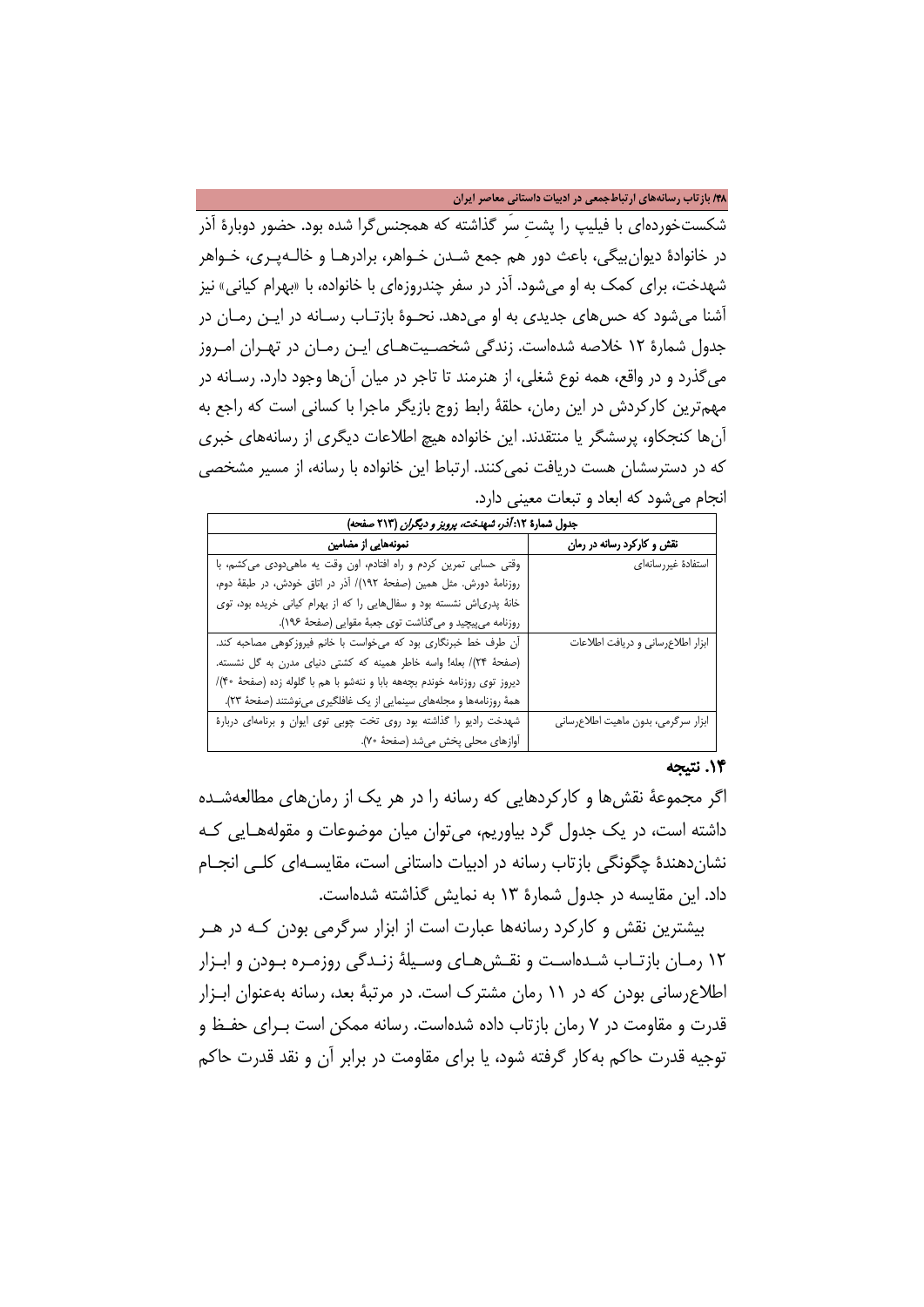# ه م**شامه تقداد بی و بلاغت** سال ۱۰، شماره ۳، پاییز ۴۹/۱۴۰۰<br>په

است. استفادۀ غیررسانهای از رسانه هم نکتۀ جالبی در این رمانهاسـت. جـا یی کـ ه رسانه ارزش آگاهی بخشی و ایجاد انسجام اجتمـاعی نـدارد، بـه شـیء دسـتدومـی تبدیل می شود که می توان با آن چیزهایی را بستهبندی کـرد، یـا سـطوحی را پـاک کرد. این گونه بازتاب از رسانه در رمان های مطالعهشده، نشان دهنـدهٔ اهمیـت نـاچیز رسانههای مکتوب و رادیو و تلویزیون در زندگی روزمرۀ مـردم اسـت. در کنـار ایـن گزارۀ کلی، در مقایسۀ بین بازتـاب رسـانه هـای مکتـوب و رسـانه هـای شـنیداری و دیداری در نقشیابی اجتماعی، تفاوت آشکاری ملاحظه میشود.

| ۱۲ | ١١ | ١. | ٩ | $\lambda$    | ٧ | ۶ | ۵ |  |   | شمارەرمان                  |
|----|----|----|---|--------------|---|---|---|--|---|----------------------------|
|    |    |    |   |              |   |   |   |  |   | مقولههای نقش و کارکرد      |
|    |    |    |   |              |   |   |   |  |   | وسيلهٔ زندگي روزمره        |
|    |    |    |   |              |   | ✓ |   |  |   | ابزار اطلاع رسانى          |
|    |    |    |   |              |   |   |   |  | ✓ | ابزار سرگرمی               |
|    |    |    | ✓ |              |   |   |   |  | ✓ | ابزار قدرت و مقاومت        |
|    |    |    |   |              |   |   |   |  |   | نقد رسانه/ محتوا يا عملكرد |
|    | ✓  |    |   | $\checkmark$ |   |   |   |  |   | استفادة غيررسانهاى         |
|    |    |    |   |              |   |   |   |  |   | معرف تفكر ارتباطكر         |
|    |    |    |   |              |   |   |   |  |   | ابزار أگاهىبخش             |
|    |    |    |   | $\checkmark$ |   |   |   |  |   | ابزار تبليغات تجارى        |

ج**دول شمارۀ ١٣:** انواع نقشها و کارکردهای رسانه، بازتابشده در مجموعۀ رمانها

در بیشتر رمانهای تحلیلشده، اصـلی تـرین دروازۀ دریافـت اطلاعـات و کسـب آگاهی، تلویزیون و رادیو بودهاست. در مقابل، با توجه به نقش و حضور کمرنگتـر و گزینششدۀ روزنامه در زندگی روزمرهای که در این رمانها توصیف شـدهاسـت و از آن کمرنگتر نشریات و مجلات غیرروزانه، این واقعیت را میتوان برداشت کرد کـه استفادۀ این نوع از رسانههای ارتباطجمعی در میان عموم مردم جایگـاه مشـخص و مستحکمی ندارد. علاوه بر این، مصرف این نوع از مکتوبات رسانهای بـیش از همـه درخور و جزو انتخابهای عامه نبودهاست و همواره بهعنوان یـک مؤلفـه از زنـدگی روزمرۀ افرادی با سـطح تفکـر و معیشـت بـالاتر از متوسـط عمـوم مـردم توصـیف شدهاست. در عین حال، رسانههای دیداری و شنیداری در بیشتر این رمانها بهمثابـ ۀ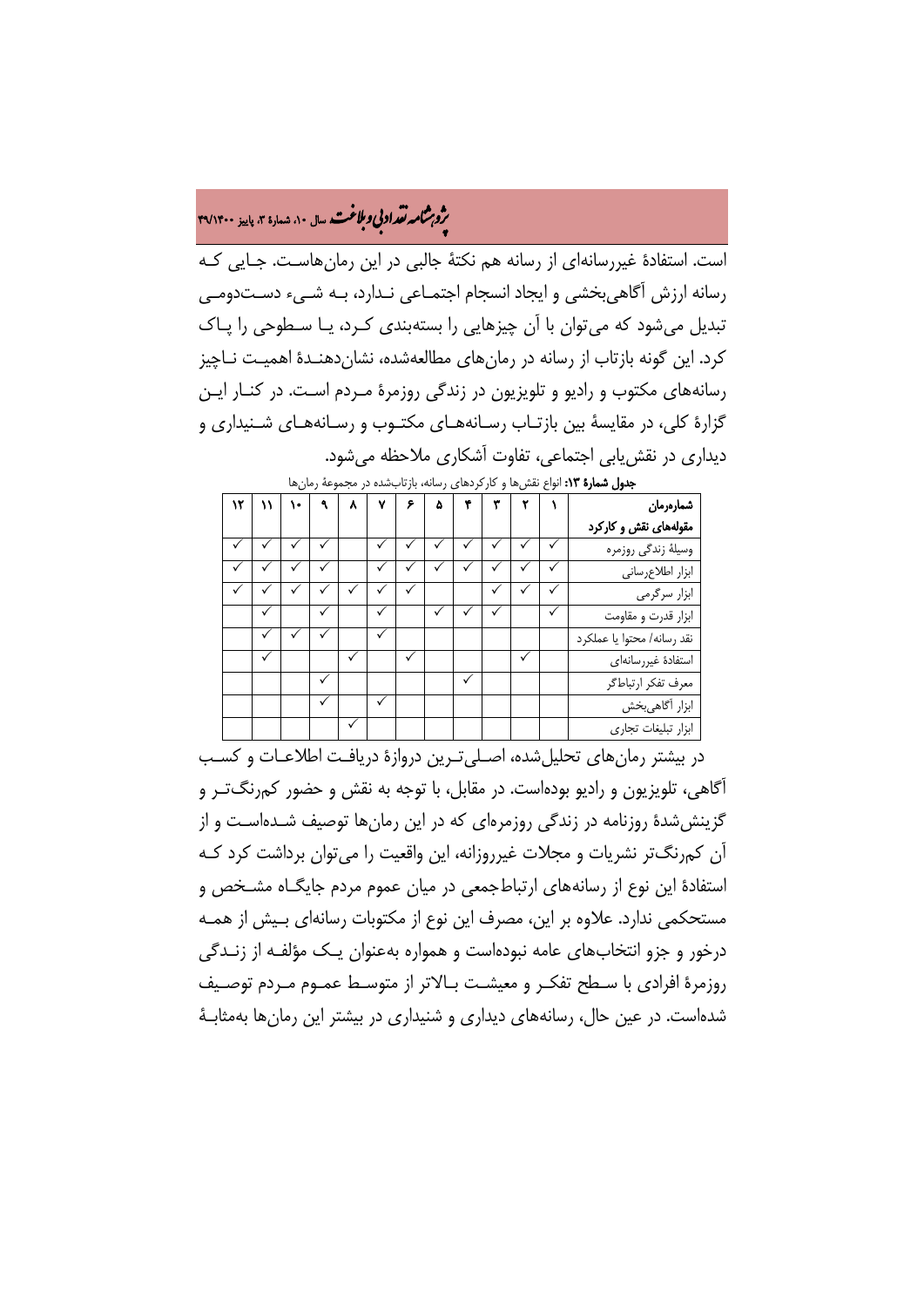/50 **بازتاب رسانههاي ارتباطجمعی در ادبیات داستانی معاصر ایران**

ابزار در دسترسی تعریف شدهاست که در همـ ۀ امـاکن ـ از خانـه تـا هتـل و اداره ـ میتوان برای کسب آگاهی نسبت به جهان اطراف از آنها بهره برد.

تصویری که از نقش و جایگاه رسانهها در رمانهای رئالیستی ایرانی مورد مطالعه در این پژوهش به دست آمدهاست، نمایـانگر بخشـی از فضـای رسـانه ای در ایـ ران است. وجود تلویزیون و رادیو در میلیونها خانـه و حتّـ ی مغـازه و بیمارسـتان و ادارۀ ایرانی، در مقابل کماقبالی مردم نسبت به روزنامهها با تیراژهای چنـدده هـزار ی و در موارد اندکی چندصدهزاری، مسیر حرکت و توسعۀ رسانههـای خبـری در سـه دهـۀ اخیر ایران را ترسیم میکند.

در مجموع، می توان بر مبنـای چگـونگی بازتـاب نقـش و کـارکرد رسـانههـا در رمانهای ایرانی، به چند نتیجۀ کلی اشاره کرد. اول اینکه بین رسانههای مکتـوب و رسانههای شنیداری و دیداری در نقشیـابی اجتمـاعی تفـاوت آشـ کار وجـود دارد و فرهنگ شفاهی در این زمینه غلبه دارد. دوم اینکه نقش تلویزیون و رادیو، بهعنـوان اصلیترین دروازۀ دریافت اطلاعات و کسب آگاهی، در مقابـل نقـش گـز ینششـد ۀ روزنامه و نشریات و مجلات غیر روزانه در زندگی روزمره، بسیار بیشتر است. این به معنای انتخاب غیرفعال رادیو و تلویزیون، بهخاطر همواره در دسترس بـودن آنهـا و عدم انتخاب فعالانه روزنامه و نشریات مکتوب است که برای تهیه و مطالعـهٔ آن هـا باید برنامهریزی و هزینه کرد. همین مطلب در عین حـالِ نبـودِ جایگـاه مشـخص و مستحکم برای رسانههای ارتباطی در میان عموم مـردم را نشـان مـ یدهـد. روشـن است که در جامعۀ ایران به دلیل دولتی و حاکمیتی بودن رادیو و تلویزیـ ون، اخبـار و اطلاعات آنها همهجانبه و دربردارندۀ تمام گروههای اجتماعی نیست. این در حـا لی است که روزنامهها و نشریات از تنوع بیشتری از این نظر برخوردار هسـتند. اسـتفاد ۀ بیشتر مردم از رادیو و تلویزیون و استفاده کمتر آنها از نشریات مکتوب، نشاندهندۀ ضعف استفادۀ فعالانۀ رسانهای و استفادۀ منفعلانه از رسانههایی است کـ ه دسترسـ ی به آنها آسانتر و بدون نیاز به تلاش خاصی است. از طرف دیگر، مصرف روزنامه و دیگر نشریات مکتوب، در این رمانها بهمثابۀ مؤلفۀ زندگی گروههای خاصی از مردم با سطح آگاهی، سواد و وضعیت اقتصادی بالاتر بازتاب شدهاسـت . سـرانجام ، نتیجـ ۀ سوم این است که این رمانها، بازتاب وضعیت متزلـزل مشـاغل رسـانهای و فقــدان درک و فهم از فعالیت و ویژگیهای اهالی رسانه در جامعه اسـت. بازتـاب رسـانه در رمان، نشاندهندۀ استفادۀ محدود مردم از رسانههای مکتوب که تنوع بیشتری دارند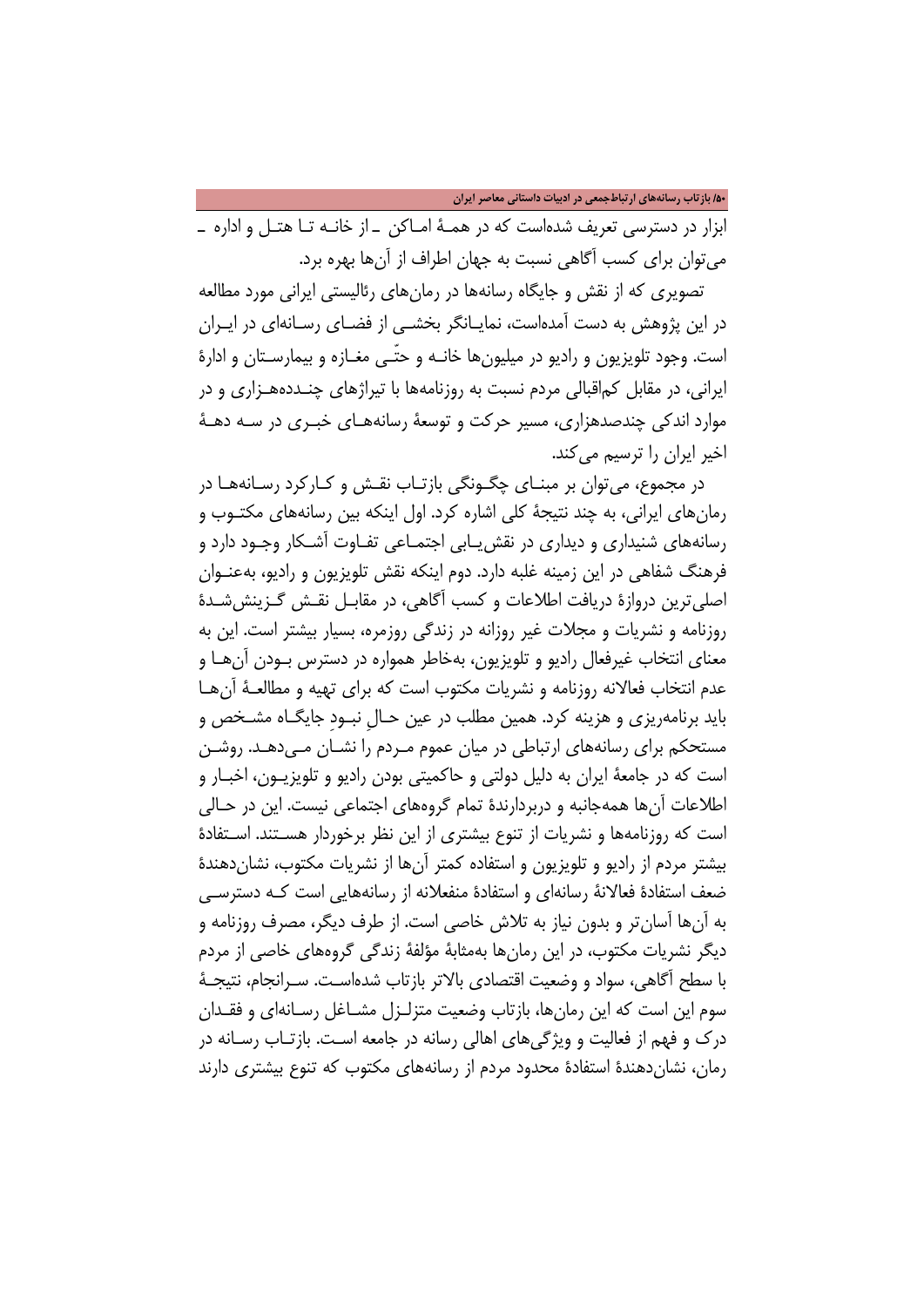# ه م**شامه تقداد بی و بلاغت** سال ۱۰، شمارهٔ ۳، پاییز ۵۱/۱۴۰**۰**<br>پو

و تسلیم آنها به رسانههای دیداری و شنیداری دولتی است کـ ه رویکـ رد محـدود و یکدستتری دارند و بسیاری از دیدگاههای مختلف موجود در جامعۀ دربـار ۀ مسـائل مختلف در آنها غایب است.

دستاورد نظری این پژوهش نشان دادن امکان شناخت جامعه به واسـطۀ مطالعـۀ ادبیات است. البته این شناخت لازم است با توجه به کاستیهای رویکـ رد بازتـاب بـا راههای دیگر شناخت جامعه کامل شود. دستاورد عملی ایـن پـژوهش نیـز شـناختی است که از رابطۀ میان مردم و رسانههای ایران بـه میـانجی مطالعـۀ رمـان حاصـل شدهاست. با توجه به موضوع مطالعه در این پـژوهش کـه صـرفاً چگـونگی بازتـاب رسانههای سنتی در رمان بودهاست، نمـیتـوان یافتـههـا را بـه چگـونگی بازتـاب رسانههای جدیدتر در رمان تعمیم داد. شاید لازم باشد پژوهش دیگـری بـرای ایـن منظور انجام شود، تا بتوان یافتههای پژوهش حاضر را تکمیل کرد.

### منابع

- ایمانی مرنی، نرگس (1390): بازنمایي زندگي روزمرة ایرانیان در رمانهاي برندة جایزة گلشیري. پایاننامه کارشناسی ارشد. دانشگاه تهران.
- پاینده، حسین (1388): رمان رئالیستی یا سند اجتماعی، در جامعهشناسی هنر و ادبیات. سال اول، شماره دوم .
	- پاینده، حسین (1392): گشودن رمان، تهران: انتشارات مروارید. چاپ اول.
	- حریری، نجلا (1385): اصول و روشهای پژوهش کیفي، تهران: انتشارات آگاه.
- حیدری، محمدمهدی (1387): بازنمایي انسانشناختي تاریخ معاصر در رمان فارسي، پایاننامه کارشناسی ارشد، دانشگاه تهران.
	- زرافا، میشل (1386): جامعهشناسی ادبیات داستانی: رمان و واقعیت اجتماعی، ترجمه نسرین پروینی، تهران: انتشارت سخن، چاپ اول.
- سپهری، مهناز (1388): بازنمایی مفهوم عقلانیت در ادبیات معاصر ایران با تکیه بر رمان (1330-1380)، پایاننامه کارشناسی ارشد، دانشگاه پیام نور مرکز تهران.
- فرهنگی، مهرداد (1389): بازنمایي روستا در ادبیات داستاني معاصر (1356-1300)؛ پایاننامه کارشناسی ارشد، دانشگاه تهران.
- الکساندر، ویکتوریا (1390): جامعهشناسی هنرها، ترجمه اعظم راودراد، تهران: انتشارات دانشگاه تهران. کوثری، مسعود، (1387)، روش کیفی در رهیافت و روش در علوم سیاسی، به اهتمام عباس منوچهری. تهران: انتشارات سمت.
- نوروزی، علی (1389): بازنمایی مفهوم دموکراسی در رمان فارسی معاصر در سالهای 1340 تا 1357 خورشیدی، پایاننامه کارشناسی ارشد، دانشگاه پیام نور مرکز تهران.
- والت، مارجری اِل. دی. (1390): چندگانگی قرائت رمان: سازمان اجتماعی تفسیر، ترجمه حسن چاوشیان، در ارغنون، شماره 9 و .10